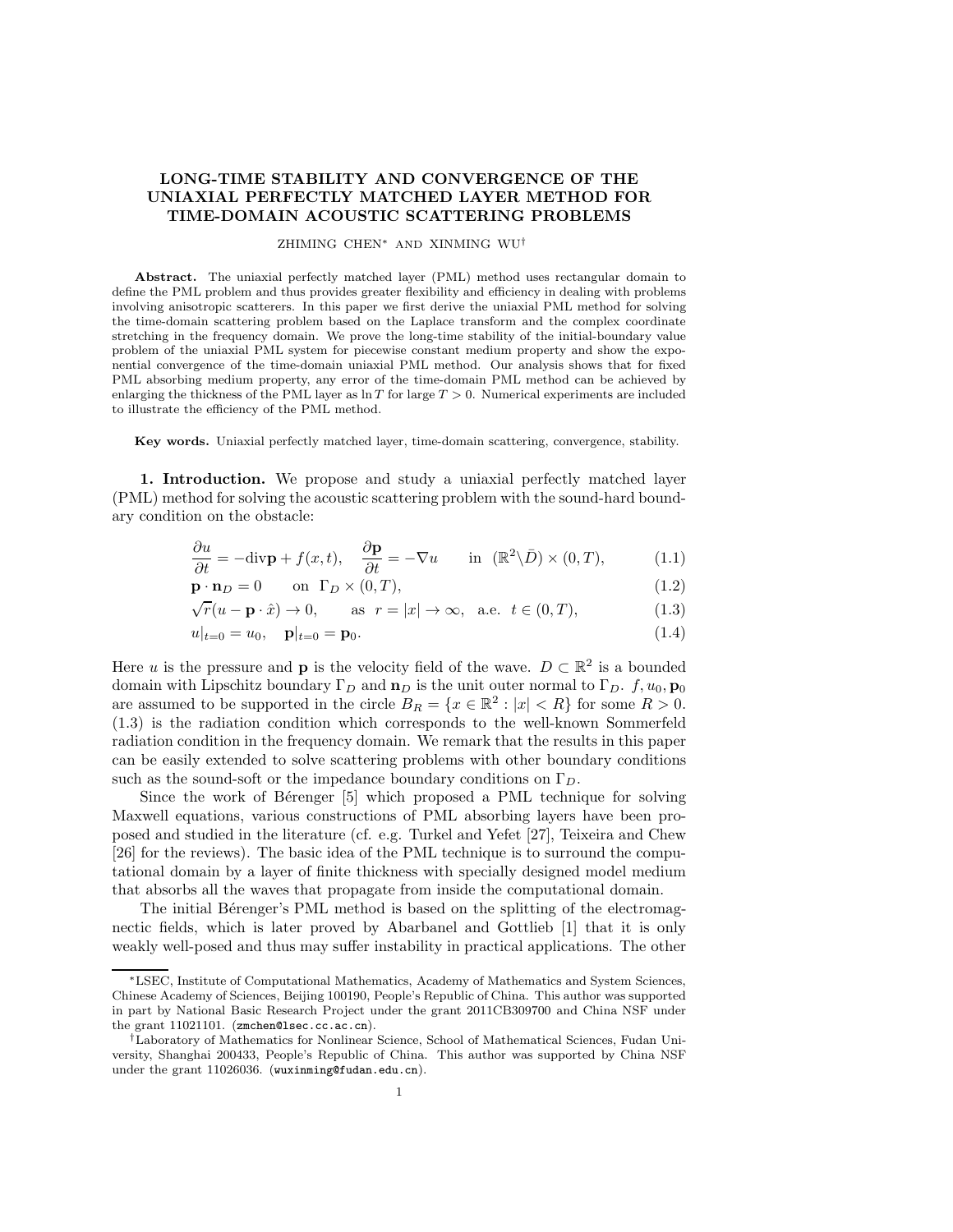so-called "unsplit-field" PML formulations are strongly well-posed, including the uniaxial PML method developed in Sacks et al [25], Zhao-Cangellaris [29], and Gedney [16] for the Maxwell equations and a second order PML formulation in Grote and Sim [17] for wave equations. In curvilinear coordinates, the split-field PML method is introduced in Collino and Monk [13] and the unsplit-field PML methods are introduced in Petropoulous [24] and [26] for Maxwell equations.

Although the PML approach has been proved very successful in the practical applications, there are few mathematical results on the convergence of the PML methods. In the frequency domain, the convergence is studied in Lassas and Somersalo [21], Hohage et al [19] for the acoustic scattering problems with the circular layers and in Chen and Wu [10], Kim and Pasciak [20], Chen and Zheng [11] with the uniaxial PML layers. It is proved in [21, 19, 10, 11] that the PML solution converges exponentially to the solution of the original scattering problem as the thickness of the PML layer tends to infinite. In Chen and Wu [9], Chen and Liu [8], an adaptive PML technique is proposed and studied in which a posteriori error estimate is used to determine the PML parameters. For the time-domain PML method, the planar PML method in one space direction is considered in Hagstrom  $[18]$  for the wave equation. In de Hoop *et al* [14], Diaz and Joly [15], the PML system with point source is analyzed based on the Cagniard - de Hoop method. In Chen [7], the convergence of the time-domain PML method with circular layer is proved by using the exponential decay esitmate of the modified Bessel functions.

The long-time stability of the PML method is also a much studied topic in the literature (see e.g. Bécache and Joly [3], Bécache et al [4], Appelö et al [2]). For a PML method to be practically useful, it must be stable in time, that is, the solution should not grow exponentially in time. We remark that the well-posedness of the PML system which follows from the theory of symmetric hyperbolic systems allows the exponential growth of the solutions. In  $[3, 4, 2, 17]$  the stability of the Cauchy problem of the PML systems is considered separately in each part of the domain where the PML medium property is assumed to be constant.

In this paper we first prove the long-time stability of the initial-boundary value problem of the uniaxial PML system in the PML layer for piecewise constant PML medium properties. The proof is based on an energy argument which is inspired by the method in [3] and the stability analysis of uniaxial PML method in the frequency domain in [11]. We also remark that the stability analysis of the PML method in [20] for the Helmholtz equation is difficult to be used for the time domain analysis as the dependence of the constant in the inf-sup condition on the wave number is not explicit. The second purpose of the paper is to prove the convergence of the time-domain uniaxial PML method. Our technique to prove the PML convergence is different from that for circular PML layer [7]. It is based on the stability estimate for the initialboundary value problem of the PML system in the first part of the paper and an exponential decay estimate of the PML extension in the time domain. This estimate is derived by using the method of Laplace transform, the integral representation of the exterior Dirichlet problem for the Helmholtz equation, and the idea of the complex coordinate stretching.

The layout of the paper is as follows. In section 2 we derive the uniaxial PML formulation for  $(1.1)-(1.4)$  by using the method of complex coordinate stretching of Chew and Weedon [12] in the frequency domain, and returning to the time domain by using the inverse Laplace transform. In section 3 we show the stability of the initial boundary value problem of the PML system in the PML layer. In section 4 we prove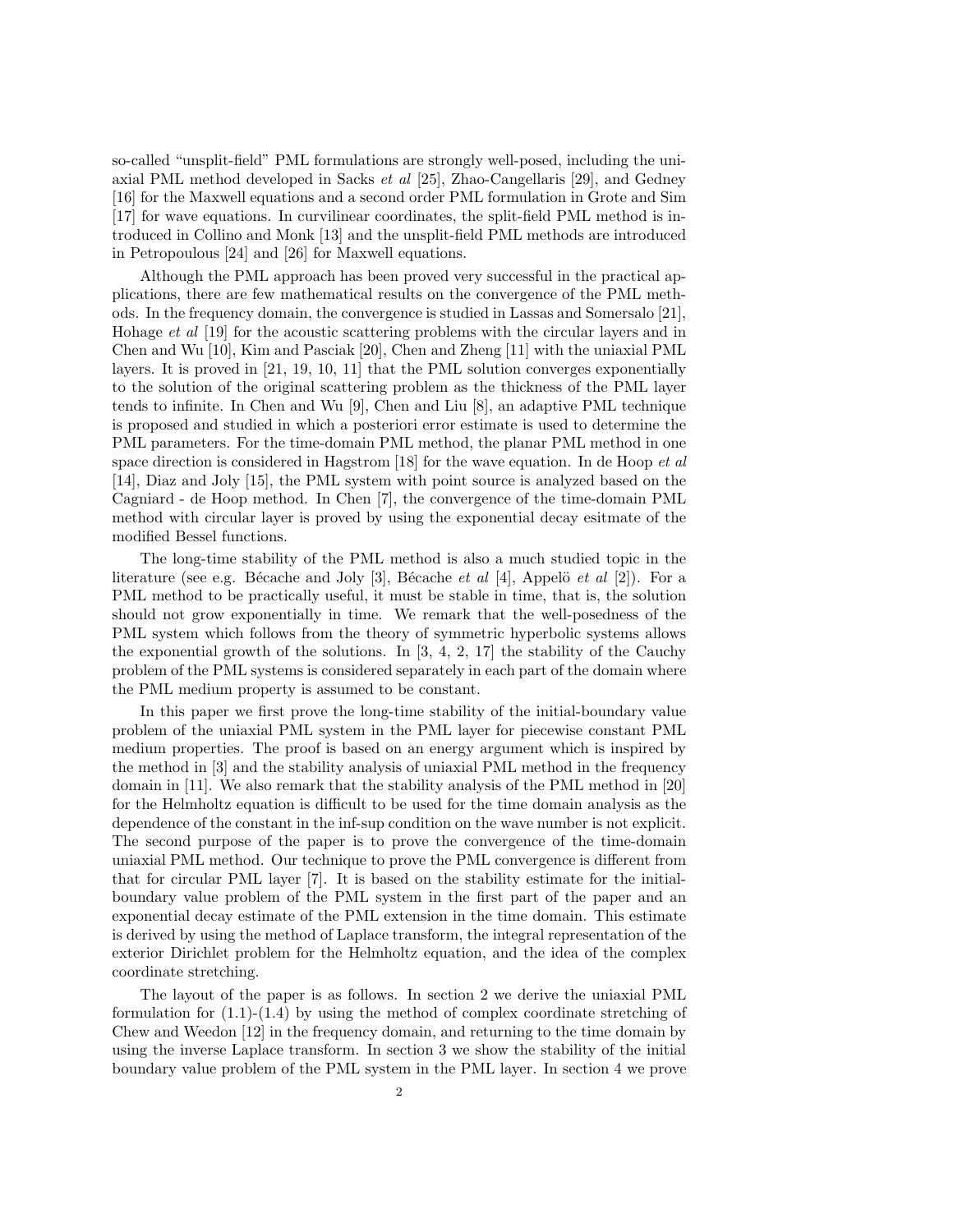the exponential decay of the PML extension based on the property of the modified Bessel function and the potential theory. The results in Sections 3 and 4 are used to prove the convergence of the PML method in Section 5. In section 6 we present two examples to show the performance of the PML method.

**2. The PML equation.** For any  $s \in \mathbb{C}$  such that  $\text{Re}(s) > 0$ , let  $u_{L} = \mathscr{L}(u)$ and  $\mathbf{p}_L = \mathscr{L}(\mathbf{p})$  be the Laplace transform of u and  $\mathbf{p}$  in time

$$
u_{L}(x,s) = \int_{0}^{\infty} e^{-st} u(x,t) dt, \quad \mathbf{p}_{L}(x,s) = \int_{0}^{\infty} e^{-st} \mathbf{p}(x,t) dt.
$$

Since  $\mathscr{L}(\partial_t u) = su_L - u_0$  and  $\mathscr{L}(\partial_t \mathbf{p}) = s \mathbf{p}_L - \mathbf{p}_0$ , by taking the Laplace transform of  $(1.1)$  we get

$$
su_{\mathcal{L}} - u_0 = -\text{div}\mathbf{p}_{\mathcal{L}} + f_{\mathcal{L}}, \quad s\mathbf{p}_{\mathcal{L}} - \mathbf{p}_0 = -\nabla u_{\mathcal{L}} \quad \text{in} \quad \mathbb{R}^2 \backslash \bar{D}, \tag{2.1}
$$

where  $f_{\text{\tiny L}} = \mathscr{L}(f).$ 

Let D be contained in the interior of the rectangle  $B_1 = \{x \in \mathbb{R}^2 : |x_1| <$  $L_1/2, |x_2| < L_2/2$ . Let  $\Gamma_1 = \partial B_1$  and  $\mathbf{n}_1$  the unit outer normal to  $\Gamma_1$ . Because  $f, u_0, \mathbf{p}_0$  are all supported inside  $B_1$ , we know that  $u<sub>L</sub>$  satisfies the Helmholtz equation outside B<sup>1</sup>

$$
-\Delta u_{\rm L} + s^2 u_{\rm L} = 0 \quad \text{in } \mathbb{R}^2 \backslash \bar{B}_1. \tag{2.2}
$$

Moreover,  $(1.3)$  implies that  $u<sub>L</sub>$  satisfies the radiation condition



Fig. 2.1. Setting of the scattering problem with the PML layer.

$$
\sqrt{r}\left(\frac{\partial u_\text{\tiny L}}{\partial r}+su_\text{\tiny L}\right)\rightarrow 0,\qquad\text{as}\ \ r\rightarrow\infty.
$$

Let  $T_s: H^{1/2}(\Gamma_1) \to H^{-1/2}(\Gamma_1)$  be the Dirichlet-to-Neumann operator for the Helmholtz equation (2.2) with the complex wave number s. For any  $\mu \in H^{1/2}(\Gamma_1)$ ,  $T_s(\mu) = \frac{1}{s}$ ∂w  $\frac{\partial}{\partial \mathbf{n}_1}$  on  $\Gamma_1$ , where  $\mathbf{n}_1$  is the unit outer normal to  $\Gamma_1$  and w is the solution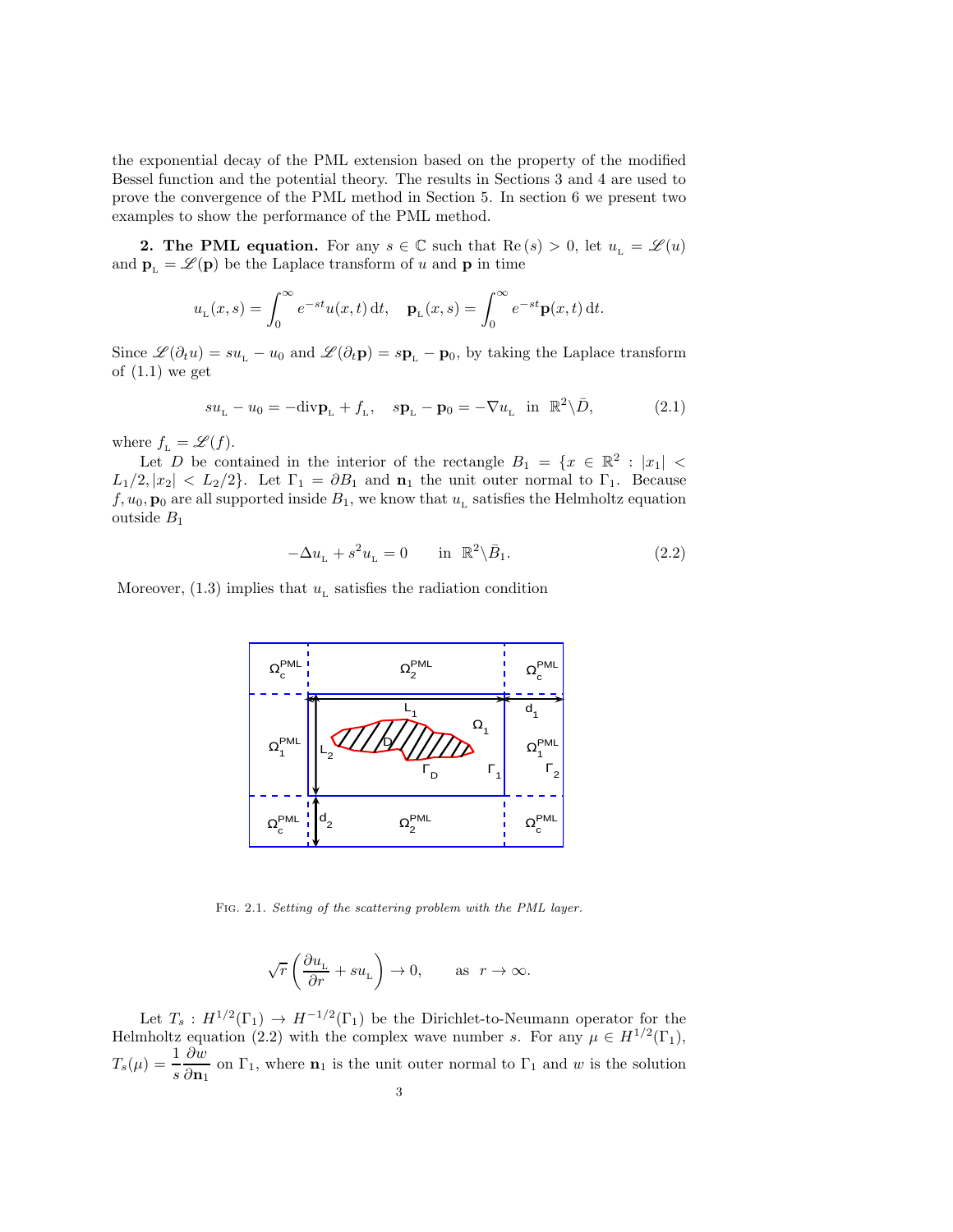of the following exterior Dirichlet problem of the Helmholtz equation

$$
-\Delta w + s^2 w = 0 \qquad \text{in } \mathbb{R}^2 \backslash \bar{B}_1,\tag{2.3}
$$

$$
w = \mu \qquad \text{on } \Gamma_1,\tag{2.4}
$$

$$
\sqrt{r}\left(\frac{\partial w}{\partial r} + sw\right) \to 0 \quad \text{as } r = |x| \to \infty. \tag{2.5}
$$

For the complex wave number s with  $\text{Re}(s) > 0$ , it is known by Lax-Milgram lemma that  $(2.3)-(2.5)$  has a unique solution  $w \in H^1(\mathbb{R}^2 \setminus \overline{B}_1)$  (cf. e.g. Nedelec [23, Lemma 2.6.6]). Thus  $T_s : H^{1/2}(\Gamma_1) \to H^{-1/2}(\Gamma_1)$  is well-defined and is a continuous linear operator. We also remark that the well-posedness of  $(2.3)-(2.5)$  is also known for the case of real wave number when  $\text{Re}(s) = 0$  (cf. e.g. McLean [22, Theorem 9.11]).

Since  $p_0$  is supported in  $B_1$ , (2.1) implies,

$$
\mathbf{p}_{\mathsf{L}} \cdot \mathbf{n}_1 + T_s(u_{\mathsf{L}}) = 0 \quad \text{on } \Gamma_1.
$$

Taking the inverse Laplace transform, we get the Dirichlet-to-Neumann boundary condition

$$
\mathbf{p} \cdot \mathbf{n}_1 + \mathcal{T}(u) = 0 \qquad \text{on } \Gamma_1 \times (0, T), \tag{2.6}
$$

where  $\mathcal{T} = \mathscr{L}^{-1} \circ T_s \circ \mathscr{L}$ . The acoustic scattering problem (1.1)-(1.4) is reduced to the following problem in the bounded domain  $\Omega_1 \times (0,T)$  with  $\Omega_1 = B_1 \backslash \overline{D}$ ,

$$
\frac{\partial u}{\partial t} = -\text{div}\mathbf{p} + f(x, t), \quad \frac{\partial \mathbf{p}}{\partial t} = -\nabla u \quad \text{in } \Omega_1 \times (0, T), \tag{2.7}
$$

$$
\mathbf{p} \cdot \mathbf{n}_D = 0 \qquad \text{on } \Gamma_D \times (0, T), \tag{2.8}
$$

$$
\mathbf{p} \cdot \mathbf{n}_1 + \mathcal{T}(u) = 0 \qquad \text{on } \Gamma_1 \times (0, T), \tag{2.9}
$$

$$
u|_{t=0} = u_0, \quad \mathbf{p}|_{t=0} = \mathbf{p}_0. \tag{2.10}
$$

The well-posedness and stability of the reduced problem follows directly from Theorem 2.1 in [7]. In particular,  $\mathcal{T}(u) \in L^2(0,T;H^{-1/2}(\Gamma_1)).$ 

Now we turn to the introduction of the absorbing PML layer. Let  $B_2 = \{x \in \mathbb{R}^2 :$  $|x_1|$  <  $L_1/2 + d_1, |x_2|$  <  $L_2/2 + d_2$ } be the rectangle which contains  $B_1$ . Let

$$
\alpha_1(x_1) = 1 + s^{-1}\sigma_1(x_1), \quad \alpha_2(x_2) = 1 + s^{-1}\sigma_2(x_2)
$$

be the model medium property, where  $\sigma_j(x_j) = 0$  if  $|x_j| \leq L_j/2$  and

$$
\sigma_j(x_j) = \sigma_0 \quad \text{if} \quad |x_j| \ge L_j/2, \quad j = 1, 2. \tag{2.11}
$$

Here  $\sigma_0 > 0$  is a constant. Denote by  $\tilde{x}_j$  the complex coordinate defined by

$$
\tilde{x}_j = \begin{cases}\n x_j & \text{if } |x_j| < L_j/2, \\
\int_0^{x_j} \alpha_j(t) \, \mathrm{d}t & \text{if } |x_j| \ge L_j/2.\n\end{cases}\n\tag{2.12}
$$

To derive the PML equation, we first notice that by the third Green formula, the solution of the exterior Dirichlet problem (2.3)-(2.5) satisfies

$$
w = -\Psi_{\mathrm{SL}}^{s}(\lambda) + \Psi_{\mathrm{DL}}^{s}(\mu) \quad \text{in } \mathbb{R}^{2} \backslash \bar{B}_{1}, \tag{2.13}
$$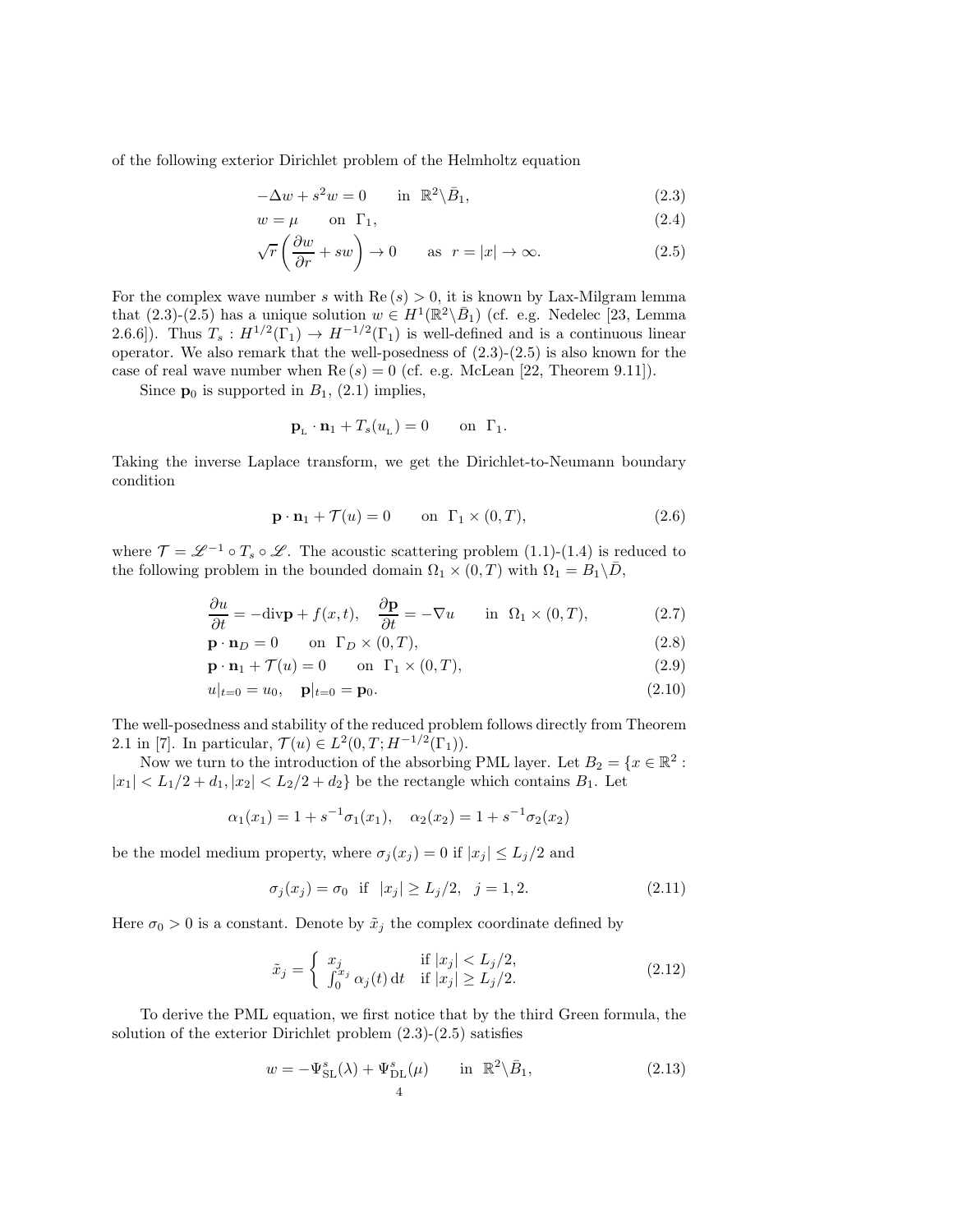where  $\lambda = \frac{\partial w}{\partial x}$  $\partial \mathbf{n}_1$  $\Big|_{\Gamma_1}=sT_s(\mu)\in H^{-1/2}(\Gamma_1)$  is the Neumann trace of w on  $\Gamma_1$ .  $\Psi^{s}_{\rm SL}, \Psi^{s}_{\rm DL}$ are respectively the single and double layer potentials [22],

$$
\Psi_{\rm SL}^s(\lambda)(x) = \int_{\Gamma_1} G_s(x, y) \lambda(y) \, \mathrm{d}s(y), \quad \forall \ \lambda \in H^{-1/2}(\Gamma_1), \tag{2.14}
$$

$$
\Psi_{\text{DL}}^{s}(\mu)(x) = \int_{\Gamma_1} \frac{\partial G_s(x, y)}{\partial \mathbf{n}_1(y)} \mu(y) \, \text{d}s(y), \quad \forall \ \mu \in H^{1/2}(\Gamma_1). \tag{2.15}
$$

Here  $G_s$  is the fundamental solution of the Helmholtz equation satisfying the Sommerfeld radiation condition [28]

$$
G_s(x,y) = \frac{1}{2\pi} K_0(s|x-y|),
$$
\n(2.16)

where  $K_0(z)$  is the modified Bessel function of order zero.

We follow the method of complex stretching [12] to introduce the PML equation in the frequency domain. For any  $z \in \mathbb{C}$ , denote by  $z^{1/2}$  as the analytic branch of  $\sqrt{z}$ such that  $\text{Re}(z^{1/2}) > 0$  for any  $z \in \mathbb{C} \setminus (-\infty, 0]$ . Let

$$
\rho_s(\tilde{x}, y) = \left(s^2((\tilde{x}_1 - y_1)^2 + (\tilde{x}_2 - y_2)^2)\right)^{1/2} \tag{2.17}
$$

be the complex distance and define

$$
\tilde{G}_s(x,y) = \frac{1}{2\pi} K_0(\rho_s(\tilde{x}, y)).
$$
\n(2.18)

It is easy to see that  $\tilde{G}_s$  is smooth for  $x \in \mathbb{R}^2 \backslash \bar{B}_1$  and  $y \in \bar{B}_1$ . Now we can define the modified single and double layer potentials

$$
\tilde{\Psi}_{\mathrm{SL}}^{s}(\lambda)(x) = \int_{\Gamma_{1}} \tilde{G}_{s}(x, y)\lambda(y) \,\mathrm{d}s(y), \quad \forall \lambda \in H^{-1/2}(\Gamma_{1}),
$$
  

$$
\tilde{\Psi}_{\mathrm{DL}}^{s}(\mu)(x) = \int_{\Gamma_{1}} \frac{\partial \tilde{G}_{s}(x, y)}{\partial \mathbf{n}_{1}(y)} \mu(y) \,\mathrm{d}s(y), \quad \forall \mu \in H^{1/2}(\Gamma_{1}).
$$

It is clear that  $\tilde{\Psi}_{\text{SL}}^{s}(\lambda), \tilde{\Psi}_{\text{DL}}^{s}(\mu)$  are smooth in  $\mathbb{R}^{2}\backslash \bar{B}_{1}$ , and for any  $\lambda \in H^{-1/2}(\Gamma_{1}), \mu \in$  $H^{1/2}(\Gamma_1),$ 

$$
\gamma_D^+ \tilde{\Psi}_{\mathrm{SL}}^s(\lambda) = \gamma_D^+ \Psi_{\mathrm{SL}}^s(\lambda), \quad \gamma_D^+ \tilde{\Psi}_{\mathrm{DL}}^s(\mu) = \gamma_D^+ \Psi_{\mathrm{DL}}^s(\mu)
$$
\n(2.19)

where  $\gamma_D^+ : H^1_{loc}(\mathbb{R}^2 \setminus \bar{B}_1) \to H^{1/2}(\Gamma_1)$  is the trace operator.

For any  $\lambda \in H^{-1/2}(\Gamma_1), \mu \in H^{1/2}(\Gamma_1)$ , let  $\mathbb{E}(\lambda, \mu)$  be the PML extension given by

$$
\mathbb{E}(\lambda,\mu) = -\tilde{\Psi}_{\mathrm{SL}}^s(\lambda) + \tilde{\Psi}_{\mathrm{DL}}^k(\mu) \qquad \text{for } x \in \mathbb{R}^2 \backslash \bar{B}_1. \tag{2.20}
$$

By  $(2.19)$  and  $(2.13)$  we know that

$$
\gamma_D^+ \mathbb{E}(\lambda, \mu) = -\gamma_D^+ \Psi_{\text{SL}}^k(\lambda) + \gamma_D^+ \Psi_{\text{DL}}^k(\mu) = \gamma_D^+ w = \mu \quad \text{on } \Gamma_1
$$

for any  $\mu \in H^{1/2}(\Gamma_1)$  with  $\lambda = sT_s(\mu) \in H^{-1/2}(\Gamma_1)$ . Let

$$
\tilde{u}_{\mathcal{L}} = \mathbb{E}\left(\frac{\partial u_{\mathcal{L}}}{\partial \mathbf{n}_{1}}\Big|_{\Gamma_{1}}, u_{\mathcal{L}}|_{\Gamma_{1}}\right) \tag{2.21}
$$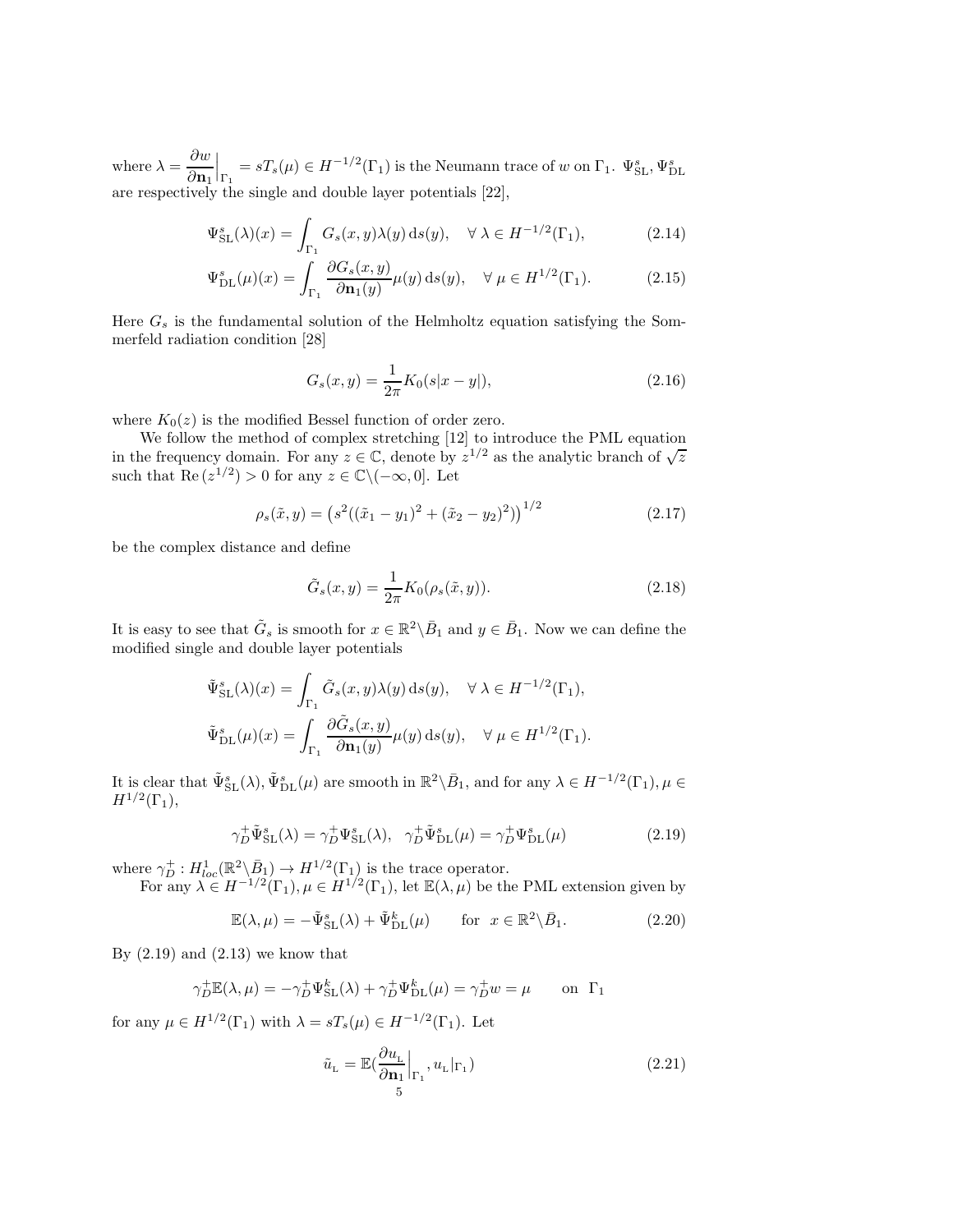be the PML extension of  $u_L|_{\Gamma_1}$  which satisfies  $\gamma_D^+ \tilde{u}_L = u_L|_{\Gamma_1}$  on  $\Gamma_1$ . Since  $K_0(z)$ decays exponentially on the right half complex plane [8], heuristically  $\tilde{u}_{\rm L}(x)$  will decay exponentially when x is away from  $\Gamma_1$ .

It is obvious that  $\tilde{u}_{\rm L}$  satisfies

$$
-\tilde{\Delta}\tilde{u}_{\rm L} + s^2 \tilde{u}_{\rm L} = 0 \quad \text{in } \mathbb{R}^2 \backslash \bar{B}_1,
$$

where  $\tilde{\Delta} = \widetilde{\text{div}} \tilde{\nabla}$  and  $\tilde{\nabla} v = (\frac{1}{\alpha_1} \frac{\partial v}{\partial x_1}, \frac{1}{\alpha_2} \frac{\partial v}{\partial x_2})^T$ ,  $\widetilde{\text{div}} \mathbf{q} = \frac{1}{\alpha_1} \frac{\partial \mathbf{q}_1}{\partial x_1} + \frac{1}{\alpha_2} \frac{\partial \mathbf{q}_2}{\partial x_2}$ . Thus we get the PML equation in the frequency domain

$$
-\text{div}(A\nabla \tilde{u}_L) + s^2 \alpha_1 \alpha_2 \tilde{u}_L = 0, \qquad (2.22)
$$

where  $A = \text{diag}(\alpha_2/\alpha_1, \alpha_1/\alpha_2)$  is a diagonal matrix.

The desired time-domain PML system will be obtained by taking the inverse Laplace transform of (2.21). To that purpose, we introduce new variables

$$
s\tilde{\mathbf{p}}_{\mathbf{L}}^* = -\nabla \tilde{u}_{\mathbf{L}}, \quad s\tilde{\mathbf{p}}_{\mathbf{L}} = -A\nabla \tilde{u}_{\mathbf{L}}, \quad s\tilde{u}_{\mathbf{L}}^* = \sigma_1 \sigma_2 \tilde{u}_{\mathbf{L}}, \quad \forall x \in \mathbb{R}^2 \setminus \bar{B}_1. \tag{2.23}
$$

The PML equation (2.22) becomes

$$
\operatorname{div}\tilde{\mathbf{p}}_{L} + s\alpha_{1}\alpha_{2}\tilde{u}_{L} = 0. \qquad (2.24)
$$

Let, for  $x \in \mathbb{R}^2 \backslash \bar{B}_1$ ,

$$
\tilde{u} = \mathcal{L}^{-1}(\tilde{u}_L), \quad \tilde{u}^* = \mathcal{L}^{-1}(\tilde{u}_L^*), \quad \tilde{\mathbf{p}} = \mathcal{L}^{-1}(\tilde{\mathbf{p}}_L), \quad \tilde{\mathbf{p}}^* = \mathcal{L}^{-1}(\tilde{\mathbf{p}}_L^*), \tag{2.25}
$$

with  $\tilde{u}|_{t=0} = 0$ ,  $\tilde{u}^*|_{t=0} = 0$ ,  $\tilde{p}|_{t=0} = 0$ , and  $\tilde{p}^*|_{t=0} = 0$ . The first two equations in (2.23) imply

$$
s\alpha_1\tilde{\mathbf{p}}_{{\scriptscriptstyle{\mathrm{L}},1}}=s\alpha_2\tilde{\mathbf{p}}^*_{{\scriptscriptstyle{\mathrm{L}},1}},\quad s\alpha_2\tilde{\mathbf{p}}_{{\scriptscriptstyle{\mathrm{L}},2}}=s\alpha_1\tilde{\mathbf{p}}^*_{{\scriptscriptstyle{\mathrm{L}},2}},
$$

which, since  $s\alpha_1 = s + \sigma_1$  and  $s\alpha_2 = s + \sigma_2$ , by taking the inverse Laplace transform yield

$$
\frac{\partial \tilde{\mathbf{p}}_1}{\partial t} + \sigma_1 \tilde{\mathbf{p}}_1 = \frac{\partial \tilde{\mathbf{p}}_1^*}{\partial t} + \sigma_2 \tilde{\mathbf{p}}_1^*, \quad \frac{\partial \tilde{\mathbf{p}}_2}{\partial t} + \sigma_2 \tilde{\mathbf{p}}_2 = \frac{\partial \tilde{\mathbf{p}}_2^*}{\partial t} + \sigma_1 \tilde{\mathbf{p}}_2^*.
$$

Introduce the matrices  $\Lambda_1(x) = \text{diag}(\sigma_1(x_1), \sigma_2(x_2)), \Lambda_2(x) = \text{diag}(\sigma_2(x_2), \sigma_1(x_1)),$ we can rewrite the above equations in the compact form

$$
\frac{\partial \tilde{\mathbf{p}}}{\partial t} + \Lambda_1 \tilde{\mathbf{p}} = \frac{\partial \tilde{\mathbf{p}}^*}{\partial t} + \Lambda_2 \tilde{\mathbf{p}}_2^*.
$$
 (2.26)

By taking the inverse Laplace transform in the first and third equation in (2.23) we have

$$
\frac{\partial \tilde{\mathbf{p}}^*}{\partial t} + \nabla \tilde{u} = 0, \quad \frac{\partial \tilde{u}^*}{\partial t} = \sigma_1 \sigma_2 \tilde{u}.
$$
 (2.27)

Finally by taking the inverse Laplace transform in (2.24) we get

$$
\frac{\partial \tilde{u}}{\partial t} + \text{div}\tilde{\mathbf{p}} + (\sigma_1 + \sigma_2)\tilde{u} + \tilde{u}^* = 0.
$$
 (2.28)

Since  $\tilde{u} = u$ ,  $\tilde{p} = p$  on  $\Gamma_1$ ,  $\tilde{u}$ ,  $\tilde{p}$  can be viewed as the extension of the solution  $(u, \mathbf{p})$  of the problem (1.1)-(1.4). Moreover, since  $\sigma_1 = \sigma_2 = 0$  inside the rectangle  $B_1$ ,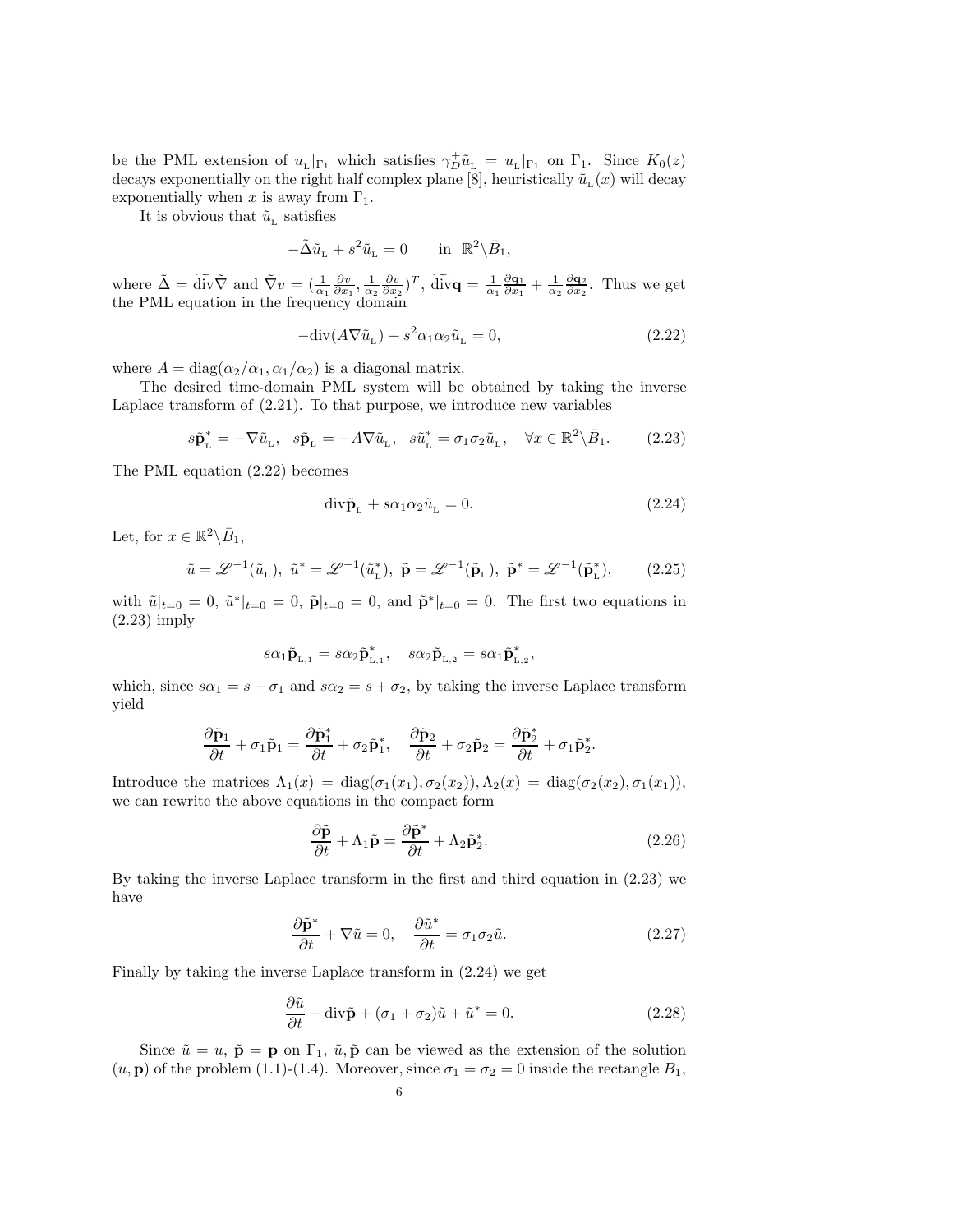if we set  $\tilde{u} = u$ ,  $\tilde{\mathbf{p}} = \mathbf{p}$ ,  $\tilde{u}^* = 0$ ,  $\tilde{\mathbf{p}}^* = \mathbf{p}$  in  $[B_1 \setminus \bar{D}] \times (0, T)$ , then  $(\tilde{u}, \tilde{\mathbf{p}}, \tilde{u}^*, \tilde{\mathbf{p}}^*)$  satisfies (2.26), (2.27), and, instead of (2.28),

$$
\frac{\partial \tilde{u}}{\partial t} + \text{div}\tilde{\mathbf{p}} + (\sigma_1 + \sigma_2)\tilde{u} + \tilde{u}^* = f.
$$
 (2.29)

We summarize the above consideration in the following lemma.

LEMMA 2.1. Let  $(u, \mathbf{p})$  be the solution of the problem  $(1.1)-(1.4)$  which is extended to be  $(\tilde{u}, \tilde{p})$  outside  $B_1$  according to (2.25). Let  $(\tilde{u}^*, \tilde{p}^*)$  be defined in (2.25) for  $x \in \mathbb{R}^2 \setminus \overline{B}_1$  and  $(\tilde{u}^*, \tilde{\mathbf{p}}^*) = (0, \mathbf{p})$  for  $x \in B_1$ . Then  $(\tilde{u}, \tilde{\mathbf{p}}, \tilde{u}^*, \tilde{\mathbf{p}}^*)$  satisfies the PML system  $(2.29)$ ,  $(2.26)-(2.27)$  outside  $\overline{D}$  and satisfies the initial and boundary conditions  $\tilde{u}|_{t=0} = u_0, \tilde{p}|_{t=0} = p_0, \tilde{u}^*|_{t=0} = 0, \tilde{p}^*|_{t=0} = p_0$  in  $\mathbb{R}^2 \setminus \bar{D}$  and  $\tilde{p} \cdot \mathbf{n}_D = 0$  on  $\Gamma_D \times$  $(0, T)$ .

We define the following initial-boundary value problem for  $(\hat{u}, \hat{\mathbf{p}}, \hat{u}^*, \hat{\mathbf{p}}^*)$  which is referred as the PML problem in the rest of this paper, where  $\Omega_2 = B_2 \backslash \bar{D}$ ,

$$
\frac{\partial \hat{u}}{\partial t} + \text{div}\hat{\mathbf{p}} + (\sigma_1 + \sigma_2)\hat{u} + \hat{u}^* = f, \quad \frac{\partial \hat{u}^*}{\partial t} = \sigma_1 \sigma_2 \hat{u} \quad \text{in} \quad \Omega_2 \times (0, T), \tag{2.30}
$$

$$
\frac{\partial \hat{\mathbf{p}}^*}{\partial t} + \nabla \hat{u} = 0, \quad \frac{\partial \hat{\mathbf{p}}}{\partial t} + \Lambda_1 \hat{\mathbf{p}} = \frac{\partial \hat{\mathbf{p}}^*}{\partial t} + \Lambda_2 \hat{\mathbf{p}}^* \qquad \text{in } \Omega_2 \times (0, T), \quad (2.31)
$$

$$
\hat{\mathbf{p}} \cdot \mathbf{n}_D = 0 \quad \text{on} \quad \Gamma_D \times (0, T), \qquad \hat{u} = 0 \quad \text{on} \quad \Gamma_2 \times (0, T), \tag{2.32}
$$

$$
\hat{u}|_{t=0} = u_0, \quad \hat{\mathbf{p}}|_{t=0} = \mathbf{p}_0, \quad \hat{u}^*|_{t=0} = 0, \quad \hat{\mathbf{p}}^*|_{t=0} = \mathbf{p}_0 \quad \text{in} \quad \Omega_2. \tag{2.33}
$$

By the construction of the PML problem,  $(\hat{u}, \hat{\mathbf{p}})$  is designed to approximate the solution  $(u, \mathbf{p})$  of the original scattering problem  $(1.1)-(1.4)$  in the domain  $\Omega_1 \times (0, T)$ .

Notice that (2.30)-(2.33) is a first order symmetric hyperbolic system whose wellposedness follows from the standard theory (see e.g. Chen [6]). Here we state the well-posedness of the PML problem  $(2.30)-(2.33)$  and omit the proof.

THEOREM 2.2. Let  $f \in L^{\infty}(0,T; L^{2}(\Omega_1))$ . Assume that  $u_0 \in H^{1}(\Omega_2)$ ,  $\mathbf{p}_0 \in$  $H(\text{div}; \Omega_2)$  are supported in  $B_1$  and satisfy the compatibility conditions  $\mathbf{p}_0 \cdot \mathbf{n}_D = 0$ ,  $\nabla u_0 \cdot \mathbf{n}_D = 0$  on  $\Gamma_D$ . Then the PML problem (2.30)-(2.33) has a unique strong solution  $(\hat{u}, \hat{\mathbf{p}}, \hat{u}^*, \hat{\mathbf{p}}^*)$  satisfying

$$
\hat{u} \in L^{\infty}(0,T; H^{1}(\Omega_{2})) \cup W^{1,\infty}(0,T; L^{2}(\Omega_{2})), \quad \hat{u}^{*} \in W^{1,\infty}(0,T; L^{2}(\Omega_{2})),
$$
  

$$
\hat{\mathbf{p}} \in L^{\infty}(0,T; H(\text{div}; \Omega_{2})) \cup W^{1,\infty}(0,T; L^{2}(\Omega_{2})), \quad \hat{\mathbf{p}}^{*} \in W^{1,\infty}(0,T; L^{2}(\Omega_{2})).
$$

3. The stability of the PML system. In this section we consider the stability of the initial-boundary value problem of the following PML system in  $\Omega^{\text{PML}} \times (0,T)$ , where  $\Omega^{\text{PML}} = \Omega_2 \backslash \overline{\Omega}_1$ ,

$$
\frac{\partial \phi}{\partial t} + \text{div}\Phi + (\sigma_1 + \sigma_2)\phi + \phi^* = f_1, \quad \frac{\partial \phi^*}{\partial t} = \sigma_1 \sigma_2 \phi \quad \text{in} \quad \Omega^{\text{PML}} \times (0, T), \quad (3.1)
$$

$$
\frac{\partial \Phi^*}{\partial t} + \nabla \phi = f_2, \quad \frac{\partial \Phi}{\partial t} + \Lambda_1 \Phi = \frac{\partial \Phi^*}{\partial t} + \Lambda_2 \Phi^* \qquad \text{in } \Omega^{\text{PML}} \times (0, T), \quad (3.2)
$$

$$
\phi = 0 \quad \text{on} \quad \partial \Omega^{\text{PML}} \times (0, T), \tag{3.3}
$$

$$
\phi|_{t=0} = 0, \quad \Phi|_{t=0} = 0, \quad \phi^*|_{t=0} = 0, \quad \Phi^*|_{t=0} = 0 \quad \text{in} \quad \Omega^{\text{PML}}.
$$
 (3.4)

Here we assume that  $f_1, f_2 \in H^1(0, T; L^2(\Omega_2))$ . We denote (see Figure 2.1)

$$
\Omega_1^{\text{PML}} = \{ x \in \Omega^{\text{PML}} : |x_1| > L_1/2, |x_2| < L_2/2 \},
$$
  
\n
$$
\Omega_2^{\text{PML}} = \{ x \in \Omega^{\text{PML}} : |x_1| < L_1/2, |x_2| > L_2/2 \},
$$
  
\n
$$
\Omega_c^{\text{PML}} = \{ x \in \Omega^{\text{PML}} : |x_1| > L_1/2, |x_2| > L_2/2 \}.
$$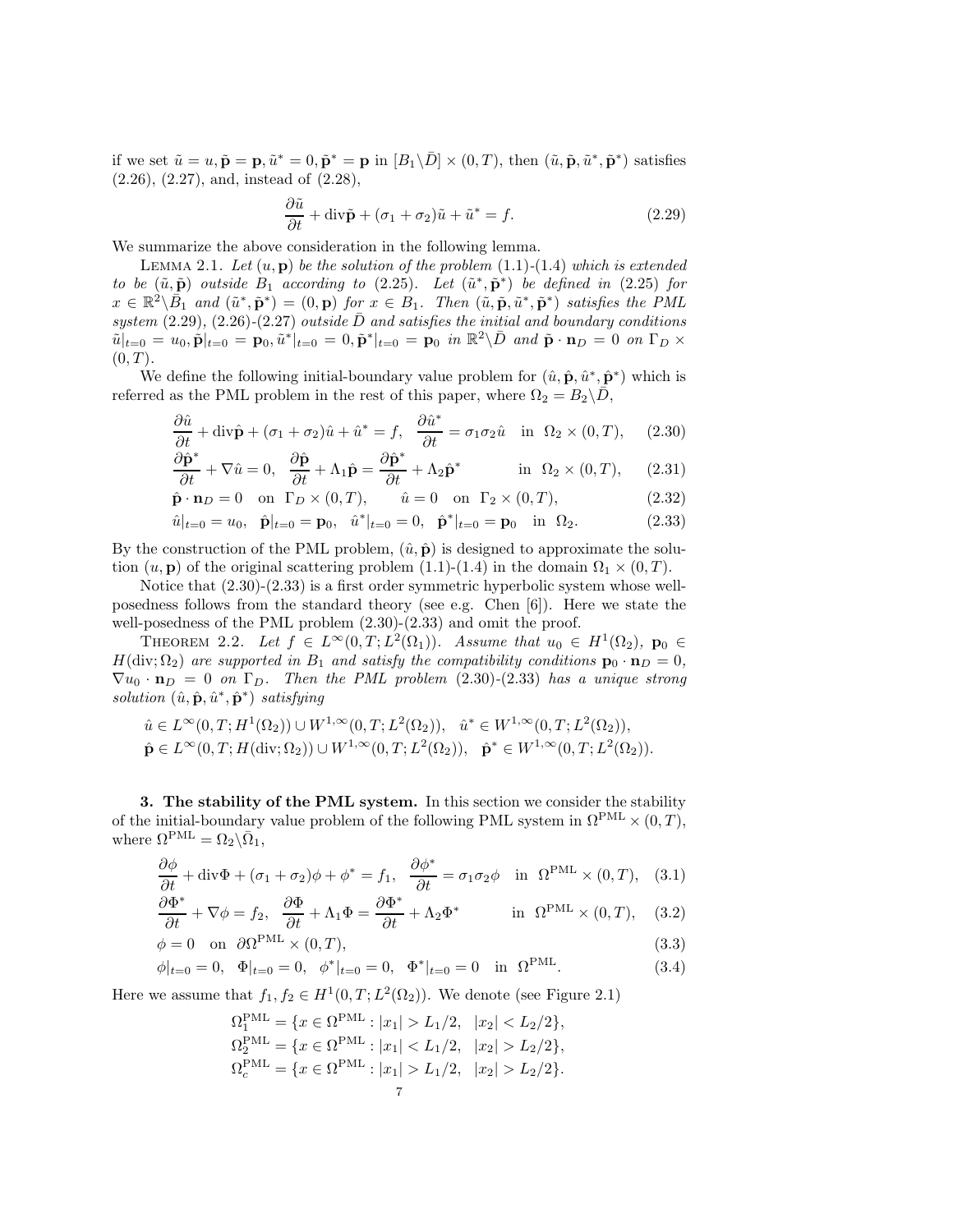We first show the following estimate for the stability of the initial-boundary value problem of PML system.

THEOREM 3.1. Let  $(\phi, \Phi, \phi^*, \Phi^*)$  be the solution of the PML problem (3.1)-(3.4), we have the following stability estimate

$$
\max_{0 \leq t \leq T} \left( \|\partial_t \phi + \sigma_0 \phi\|_{L^2(\Omega^{\text{PML}})} + \|\partial_t \Phi\|_{L^2(\Omega^{\text{PML}})} + \sum_{j=1}^2 \|\sigma_0 \Phi_j\|_{L^2(\Omega_j^{\text{PML}})} \right)
$$
\n
$$
\leq C \left( \|f_1(\cdot, 0)\|_{L^2(\Omega^{\text{PML}})} + \|f_2(\cdot, 0)\|_{L^2(\Omega^{\text{PML}})} \right)
$$
\n
$$
+ C \int_0^T \left( \|\partial_t f_1\|_{L^2(\Omega^{\text{PML}})} + \|\partial_t f_2 + \sigma_0 f_2\|_{L^2(\Omega^{\text{PML}})} \right) dt,
$$

where the constant C is independent of  $\sigma_0$  and T.

*Proof.* We differentiate the first equation in  $(3.1)$  in time t and use the second equation in (3.1) to obtain

$$
\frac{\partial^2 \phi}{\partial t^2} + \text{div} \frac{\partial \Phi}{\partial t} + (\sigma_1 + \sigma_2) \frac{\partial \phi}{\partial t} + \sigma_1 \sigma_2 \phi = \partial_t f_1 \quad \text{in } \Omega^{\text{PML}} \times (0, T).
$$

Multiplying the above equation by  $\partial_t \phi + \sigma_0 \phi$  and integrating over  $\Omega^{\text{PML}}$ , we have

$$
\frac{1}{2} \frac{d}{dt} \left\| \partial_t \phi + \sigma_0 \phi \right\|_{L^2(\Omega^{\text{PML}})}^2 + \int_{\Omega^{\text{PML}}} \text{div} \frac{\partial \Phi}{\partial t} \left( \partial_t \phi + \sigma_0 \phi \right) dx \n+ \int_{\Omega^{\text{PML}}} \left[ (\sigma_1 + \sigma_2 - \sigma_0) \partial_t \phi + \sigma_1 \sigma_2 \phi \right] \left( \partial_t \phi + \sigma_0 \phi \right) dx = \int_{\Omega^{\text{PML}}} \partial_t f_1 \left( \partial_t \phi + \sigma_0 \phi \right) dx.
$$

Since  $\sigma_1 + \sigma_2 - \sigma_0 \ge 0$  in  $\Omega^{\text{PML}}$ , the integration in time from 0 to t of the third term on the left-hand of above equation is non-negative. Thus

$$
\frac{1}{2} \|\partial_t \phi + \sigma_0 \phi\|_{L^2(\Omega^{\text{PML}})}^2 + \int_0^t \int_{\Omega^{\text{PML}}} \operatorname{div} \frac{\partial \Phi}{\partial t} (\partial_t \phi + \sigma_0 \phi) \, \mathrm{d}x \, \mathrm{d}t
$$
\n
$$
\leq \frac{1}{2} \|\partial_t \phi|_{t=0} \|\big|_{L^2(\Omega^{\text{PML}})}^2 + \int_0^t \int_{\Omega^{\text{PML}}} \partial_t f_1 (\partial_t \phi + \sigma_0 \phi) \, \mathrm{d}x \, \mathrm{d}t. \tag{3.5}
$$

Here we have used that fact that  $\phi(\cdot, 0) = 0$ . Next we differentiate the first equation in (3.2) in time, multiply the first equation in (3.2) by  $\sigma_0$ , and add the two obtained equations

$$
\frac{\partial^2 \Phi^*}{\partial t^2} + \sigma_0 \frac{\partial \Phi^*}{\partial t} + \nabla (\partial_t \phi + \sigma_0 \phi) = \partial_t f_2 + \sigma_0 f_2 \quad \text{in } \Omega^{\text{PML}} \times (0, T). \tag{3.6}
$$

On the other hand, by the second equation in (3.2) we have

$$
\frac{\partial^2 \Phi^*}{\partial t^2} + \sigma_0 \frac{\partial \Phi^*}{\partial t} = \frac{\partial^2 \Phi}{\partial t^2} + \Lambda_1 \frac{\partial \Phi}{\partial t} + (\sigma_0 I - \Lambda_2) \frac{\partial \Phi^*}{\partial t}
$$

$$
= \frac{\partial^2 \Phi}{\partial t^2} + (\sigma_0 I + \Lambda_1 - \Lambda_2) \frac{\partial \Phi}{\partial t} + (\sigma_0 I - \Lambda_2) (\Lambda_1 \Phi - \Lambda_2 \Phi^*).
$$

Insert the above identity to (3.6) and multiply the obtained equation by  $\partial_t \Phi$  and integrate over  $\Omega^{\text{PML}}$  we obtain

$$
\frac{1}{2} \frac{d}{dt} \left\| \partial_t \Phi \right\|_{L^2(\Omega^{\text{PML}})}^2 + \int_{\Omega^{\text{PML}}} \nabla \left( \partial_t \phi + \sigma_0 \phi \right) \partial_t \Phi + \int_{\Omega^{\text{PML}}} \left( \sigma_0 I + \Lambda_1 - \Lambda_2 \right) \left| \partial_t \Phi \right|^2
$$

$$
+ \int_{\Omega^{\text{PML}}} \left( \sigma_0 I - \Lambda_2 \right) \left( \Lambda_1 \Phi - \Lambda_2 \Phi^* \right) \partial_t \Phi \, \mathrm{d}x = \int_{\Omega^{\text{PML}}} \left( \partial_t f_2 + \sigma_0 f_2 \right) \partial_t \Phi \, \mathrm{d}x. \tag{3.7}
$$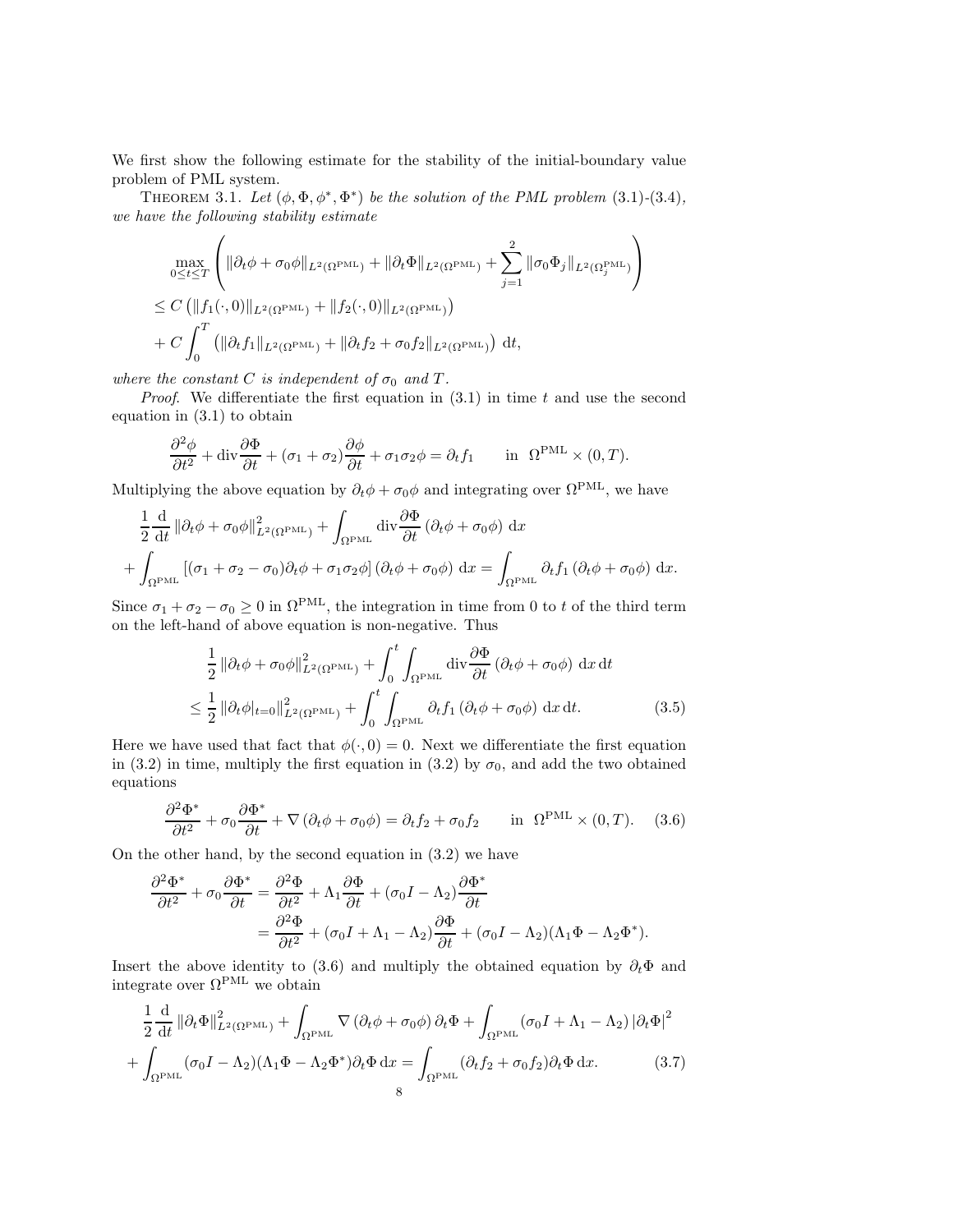Since  $\sigma_0 I + \Lambda_1 - \Lambda_2 \geq 0$  in  $\Omega^{\text{PML}}$ , we have

$$
\int_{\Omega^{\text{PML}}} (\sigma_0 I + \Lambda_1 - \Lambda_2) |\partial_t \Phi|^2 dx \ge 0.
$$

Notice that  $\sigma_0 I - \Lambda_2 = 0$  in  $\Omega_c^{\text{PML}}$ ,  $\sigma_0 I - \Lambda_2 = \text{diag}(\sigma_0, 0)$  in  $\Omega_1^{\text{PML}}$ , and  $\sigma_0 I - \Lambda_2 =$  $diag(0, \sigma_0)$  in  $\Omega_2^{\text{PML}}$ , we obtain that

$$
\int_{\Omega^{\text{PML}}} (\sigma I - \Lambda_2) (\Lambda_1 \Phi - \Lambda_2 \Phi^*) \partial_t \Phi \, \mathrm{d}x = \frac{\sigma_0^2}{2} \frac{\mathrm{d}}{\mathrm{d}t} \left( \| \Phi_1 \|_{L^2(\Omega_1^{\text{PML}})}^2 + \| \Phi_2 \|_{L^2(\Omega_2^{\text{PML}})}^2 \right),
$$

Thus it follows from (3.7) that

$$
\frac{1}{2} \left( \|\partial_t \Phi\|_{L^2(\Omega^{\text{PML}})}^2 + \sum_{j=1}^2 \|\sigma_0 \Phi_j\|_{L^2(\Omega_j^{\text{PML}})}^2 \right) + \int_0^t \int_{\Omega^{\text{PML}}} \nabla \left(\partial_t \phi + \sigma_0 \phi\right) \partial_t \Phi \, \mathrm{d}x \, \mathrm{d}t
$$
\n
$$
\leq \frac{1}{2} \left\| \partial_t \Phi \big|_{t=0} \right\|_{L^2(\Omega^{\text{PML}})}^2 + \int_0^t \int_{\Omega^{\text{PML}}} \left(\partial_t f_2 + \sigma_0 f_2\right) \partial_t \Phi \, \mathrm{d}x \, \mathrm{d}t. \tag{3.8}
$$

By adding  $(3.5)$  and  $(3.8)$  we have

$$
\frac{1}{2} \left( \|\partial_t \phi + \sigma_0 \phi\|_{L^2(\Omega^{\text{PML}})}^2 + \|\partial_t \Phi\|_{L^2(\Omega^{\text{PML}})}^2 + \sum_{j=1}^2 \|\sigma_0 \Phi_j\|_{L^2(\Omega_j^{\text{PML}})}^2 \right)
$$
  

$$
\leq \frac{1}{2} \left( \|\partial_t \phi|_{t=0}\|_{L^2(\Omega^{\text{PML}})}^2 + \|\partial_t \Phi|_{t=0}\|_{L^2(\Omega^{\text{PML}})}^2 \right)
$$
  

$$
+ \int_0^t \int_{\Omega^{\text{PML}}} \partial_t f_1 \left( \partial_t \phi + \sigma_0 \phi \right) dx dt + \int_0^t \int_{\Omega^{\text{PML}}} \left( \partial_t f_2 + \sigma_0 f_2 \right) \partial_t \Phi dx dt.
$$

This completes the proof by using the Cauchy-Schwarz inequality and the following compatibility conditions

$$
\partial_t \phi|_{t=0} = f_1(x,0), \quad \partial_t \Phi|_{t=0} = \partial_t \Phi^*|_{t=0} = f_2(x,0),
$$

which follows from (3.1)-(3.2) and the fact that  $\phi(\cdot, 0) = 0, \Phi(\cdot, 0) = 0$ . LEMMA 3.2. Let  $\psi = \partial_t \phi + \sigma_0 \phi$ . We have

$$
\max_{0 \leq t \leq T} \|\sigma_0 \phi\|_{L^2(\Omega^{\text{PML}})} \leq \max_{0 \leq t \leq T} \|\psi\|_{L^2(\Omega^{\text{PML}})}.
$$

*Proof.* We first notice that since  $\phi(\cdot, 0) = 0$ ,

$$
\phi(x,t) = \int_0^t e^{\sigma_0(s-t)} \psi(x,s) \,ds.
$$

Now

$$
|\sigma_0 \phi|^2 = \sigma_0^2 \left| \int_0^t e^{\sigma_0(s-t)} \psi(x, s) \, ds \right|^2 \le \int_0^t \sigma_0 e^{\sigma_0(s-t)} \, ds \cdot \int_0^t \sigma_0 e^{\sigma_0(s-t)} |\psi|^2 \, ds
$$

$$
\le \int_0^t \sigma_0 e^{\sigma_0(s-t)} |\psi|^2 \, ds.
$$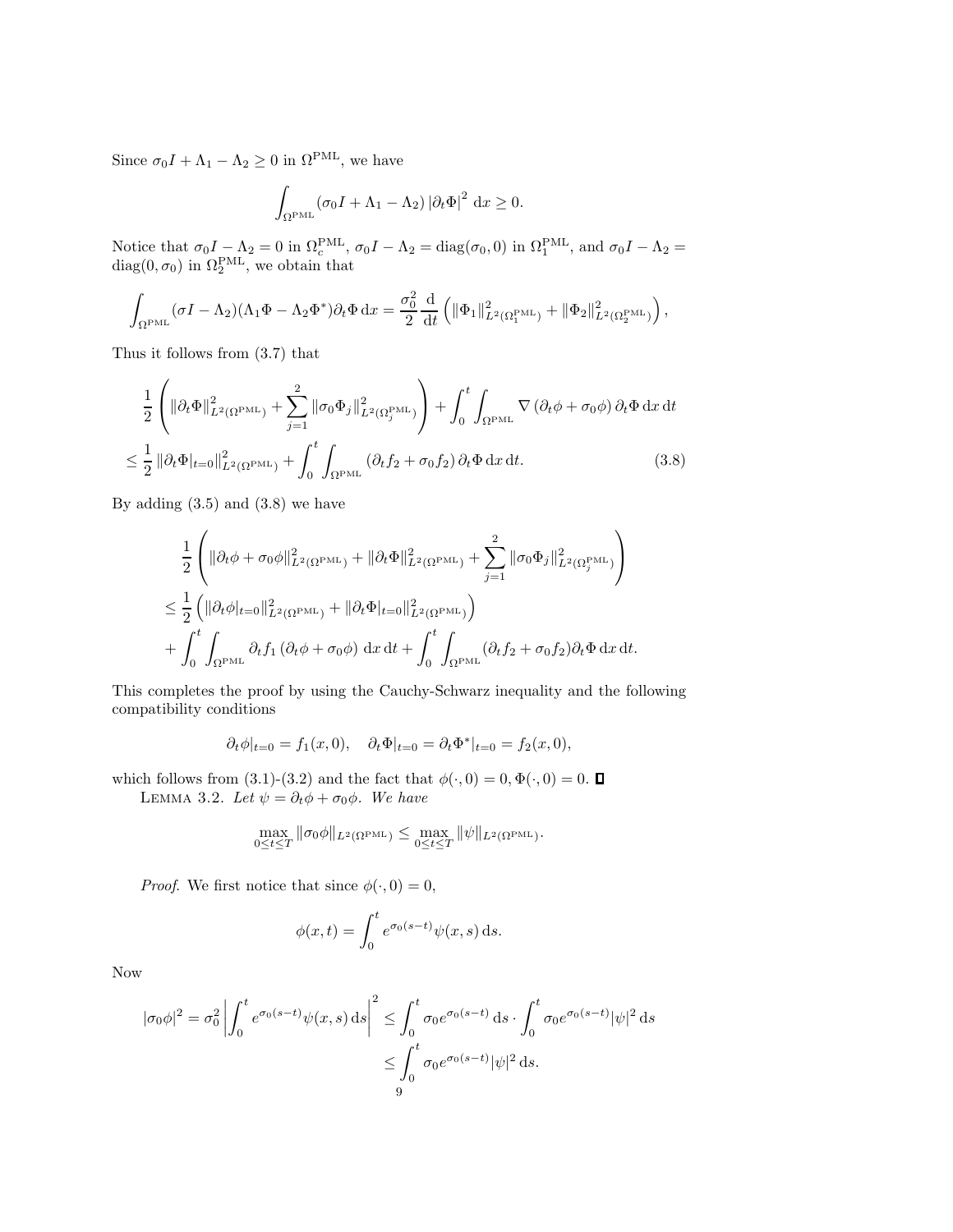Thus

$$
\int_{\Omega^{\text{PML}}} |\sigma_0 \phi|^2 dx \le \max_{0 \le t \le T} ||\psi||_{L^2(\Omega^{\text{PML}})}^2 \int_0^t \sigma_0 e^{\sigma_0(s-t)} ds \le \max_{0 \le t \le T} ||\psi||_{L^2(\Omega^{\text{PML}})}^2
$$

This completes the proof.  $\square$ 

The following theorem shows the stability of the PML system in the PML layer.

.

THEOREM 3.3. Let  $(\phi, \Phi, \phi^*, \Phi^*)$  be the solution of the PML system (3.1)-(3.4), we have the following stability estimate

$$
\max_{0 \leq t \leq T} (\|\partial_t \phi\|_{L^2(\Omega^{\text{PML}})} + \|\partial_t \Phi\|_{L^2(\Omega^{\text{PML}})} + \sigma_0^{-1} \|\partial_t \phi^*\|_{L^2(\Omega^{\text{PML}})} + \|\partial_t \Phi^*\|_{L^2(\Omega^{\text{PML}})} )
$$
\n
$$
\leq C (\|f_1(\cdot, 0)\|_{L^2(\Omega^{\text{PML}})} + \|f_2(\cdot, 0)\|_{L^2(\Omega^{\text{PML}})} )
$$
\n
$$
+ C \int_0^T (\|\partial_t f_1\|_{L^2(\Omega^{\text{PML}})} + \|\partial_t f_2 + \sigma_0 f_2\|_{L^2(\Omega^{\text{PML}})}) dt,
$$

where the constant C is independent of  $\sigma_0$  and T.

*Proof.* The estimate for  $\partial_t \phi$  follows from Lemma 3.2 and Theorem 3.1. The estimate for  $\partial_t \phi^*$  follows easily from the second equation in (3.1), Lemma 3.2 and Theorem 3.1. To estimate  $\partial_t \Phi^*$  we first notice that  $\Phi^* = \Phi$  in  $\Omega_c^{\text{PML}}$ . In  $\Omega_1^{\text{PML}}$ , we have

$$
\frac{\partial \Phi_1^*}{\partial t} = \frac{\partial \Phi_1}{\partial t} + \sigma_0 \Phi_1, \quad \frac{\partial \Phi_2^*}{\partial t} + \sigma_0 \Phi_2^* = \frac{\partial \Phi_2}{\partial t}.
$$

Thus the estimate of  $\|\partial_t \Phi_1^*\|_{L^2(\Omega_1^{\text{PML}})}$  can be proved by using Theorem 3.1. The estimate of  $\|\partial_t \Phi_2^*\|_{L^2(\Omega_1^{\text{PML}})}$  follows from Theorem 3.1 and the augument in Lemma 3.2. Similarly we can bound  $\|\partial_t \Phi^*\|_{L^2(\Omega^{\text{PML}}_2)}$ . This completes the proof.

We remark that our stability analysis is inspired by the energy analysis in [3] in which the stability is proved separately for the PML system in the unbounded domain parallel to the axises and in the unbounded corner domain. Here we show the stability of the PML system in the whole truncated PML layer which will be useful for the convergence analysis of the time domain PML method in this paper.

4. Exponential decay of the PML extension. In this section we show the exponential decay of the PML extension in the time domain which is the inverse Laplace transform of  $\tilde{u}_{\rm L}$  in (2.21)

$$
\tilde{u} = \mathscr{L}^{-1}\left( \mathbb{E}(\frac{\partial u_\mathrm{L}}{\partial \mathbf{n}_1} \Big|_{\Gamma_1}, u_\mathrm{L} |_{\Gamma_1}) \right).
$$

We start with the following elementary lemma.

LEMMA 4.1. For any  $z_1 = a_1 + ib_1$ ,  $z_2 = a_2 + ib_2$  with  $a_1, b_1, a_2, b_2 \in \mathbb{R}$  such that  $b_1^2 + b_2^2 > 0$ , we have

Re 
$$
[(z_1^2 + z_2^2)^{1/2}] \ge \frac{|a_1b_1 + a_2b_2|}{\sqrt{b_1^2 + b_2^2}}
$$
.

*Proof.* For any  $a, b \in \mathbb{R}$  we know that

Re 
$$
[(a + ib)^{1/2}]
$$
 =  $\sqrt{\frac{a + \sqrt{a^2 + b^2}}{2}}$ .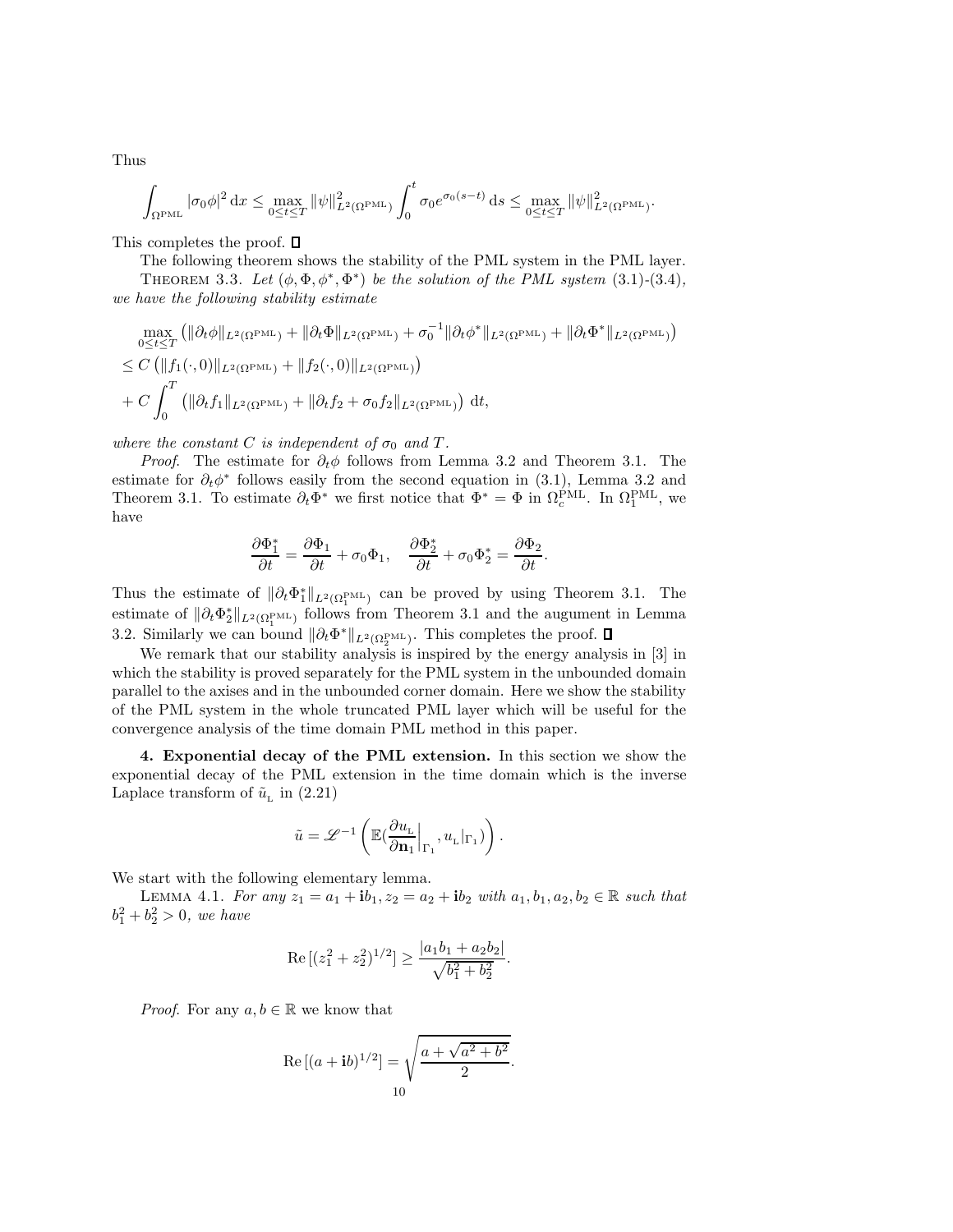Here we used the convention that  $z^{1/2}$  is the analytic branch of  $\sqrt{z}$  such that  $\text{Re}(z^{1/2}) > 0$  for any  $z \in \mathbb{C} \setminus (-\infty, 0]$ . It is easy to check that  $\text{Re}[(a + ib)^{1/2}]$  is a increasing function in  $a \in \mathbb{R}$ . Let  $z_1^2 + z_2^2 = a + ib$ , then

$$
a + \mathbf{i}b = \left(\frac{a_1b_1 + a_2b_2}{\sqrt{b_1^2 + b_2^2}} + \mathbf{i}\sqrt{b_1^2 + b_2^2}\right)^2 + \frac{(a_2b_1 - a_1b_2)^2}{b_1^2 + b_2^2}.
$$

Let  $a' = a - \frac{(a_2b_1 - a_1b_2)^2}{b_1^2 + b_2^2}$  $\frac{b_1 - a_1 b_2}{b_1^2 + b_2^2}$ , we have

Re 
$$
[(a'+ib)^{1/2}] = \frac{|a_1b_1 + a_2b_2|}{\sqrt{b_1^2 + b_2^2}}
$$
.

On the other hand, since  $a' \le a$ , we know that  $\text{Re}[(a+ib)^{1/2}] \ge \text{Re}[(a'+ib)^{1/2}]$ . This completes the proof.  $\square$ 

In the following we will always make the following assumption on the thickness of the PML layer which is rather mild in the practical applications.

(H1)  $d_1 = d_2 = d$  and  $L = \max(L_1, L_2) \le C_0 d$  for some constant  $C_0 > 0$ .

We remark that in this paper the aspect ratio of the domain  $B_1$  is held fixed which indicates that  $C_0$  is bounded. When the aspect ratio grows, then  $C_0$  will grow which implies our error estimate in Theorem 5.2 may break down. One possible way to overcome the difficulty is to use a PML layer not of the same thickness in  $x_1$  and  $x_2$ directions as required in (H1). In particular, if we require  $\frac{d_1}{L_1} = \frac{d_2}{L_2}$  which is denoted as  $\theta$ , then the exponential decay of the PML extension can still be achieved as  $\theta \to \infty$ .

By  $(2.11)$  and  $(H1)$  we know that

$$
\bar{\sigma} := \int_0^{L_1/2 + d_1} \sigma_1(t) dt = \int_0^{L_2/2 + d_2} \sigma_2(t) dt = \sigma_0 d.
$$

The following lemma will be used in proving the exponential decay of the modified Bessel function.

LEMMA 4.2. Let  $s = s_1 + is_2$ ,  $s_1 > 0$ ,  $s_2 \in \mathbb{R}$ . Then for any  $x \in \Gamma_2, y \in \Gamma_1$ , the complex distance in (2.17) satisfies

$$
|\text{Re}[\rho_s(\tilde{x}, y)/s]| \ge d/\sqrt{2}, \quad \text{Re}[\rho_s(\tilde{x}, y)] \ge \gamma \bar{\sigma},
$$

where  $\gamma = 1/\sqrt{1 + (1 + L/d)^2}$ .

*Proof.* Let  $z_j = \tilde{x}_j - y_j = (x_j - y_j) + s^{-1}x_j\hat{\sigma}_j(x_j)$ , where

$$
\hat{\sigma}_j = \frac{1}{x_j} \int_0^{x_j} \sigma_j(t) \mathrm{d}t.
$$

Then by Lemma 4.1,

$$
|\text{Re}\left[\rho_s(\tilde{x},y)/s\right]|
$$
\n
$$
= \text{Re}\left[\left((\tilde{x}_1 - y_1)^2 + (\tilde{x}_2 - y_2)^2\right)^{1/2}\right]
$$
\n
$$
= \text{Re}\left[\left(\left(x_1 - y_1 + \frac{s_1x_1\hat{\sigma}_1}{s_1^2 + s_2^2} - \mathbf{i}\frac{s_2x_1\hat{\sigma}_1}{s_1^2 + s_2^2}\right)^2 + \left(x_2 - y_2 + \frac{s_1x_2\hat{\sigma}_2}{s_1^2 + s_2^2} - \mathbf{i}\frac{s_2x_2\hat{\sigma}_2}{s_1^2 + s_2^2}\right)^2\right]^{1/2}\right]
$$
\n
$$
\geq \frac{\left|\left(x_1 - y_1 + \frac{s_1x_1\hat{\sigma}_1}{s_1^2 + s_2^2}\right)\frac{s_2x_1\hat{\sigma}_1}{s_1^2 + s_2^2} + \left(x_2 - y_2 + \frac{s_1x_2\hat{\sigma}_2}{s_1^2 + s_2^2}\right)\frac{s_2x_2\hat{\sigma}_2}{s_1^2 + s_2^2}\right|}{\sqrt{\frac{s_2^2(x_1\hat{\sigma}_1)^2}{(s_1^2 + s_2^2)^2} + \frac{s_2^2(x_2\hat{\sigma}_2)^2}{(s_1^2 + s_2^2)^2}}}
$$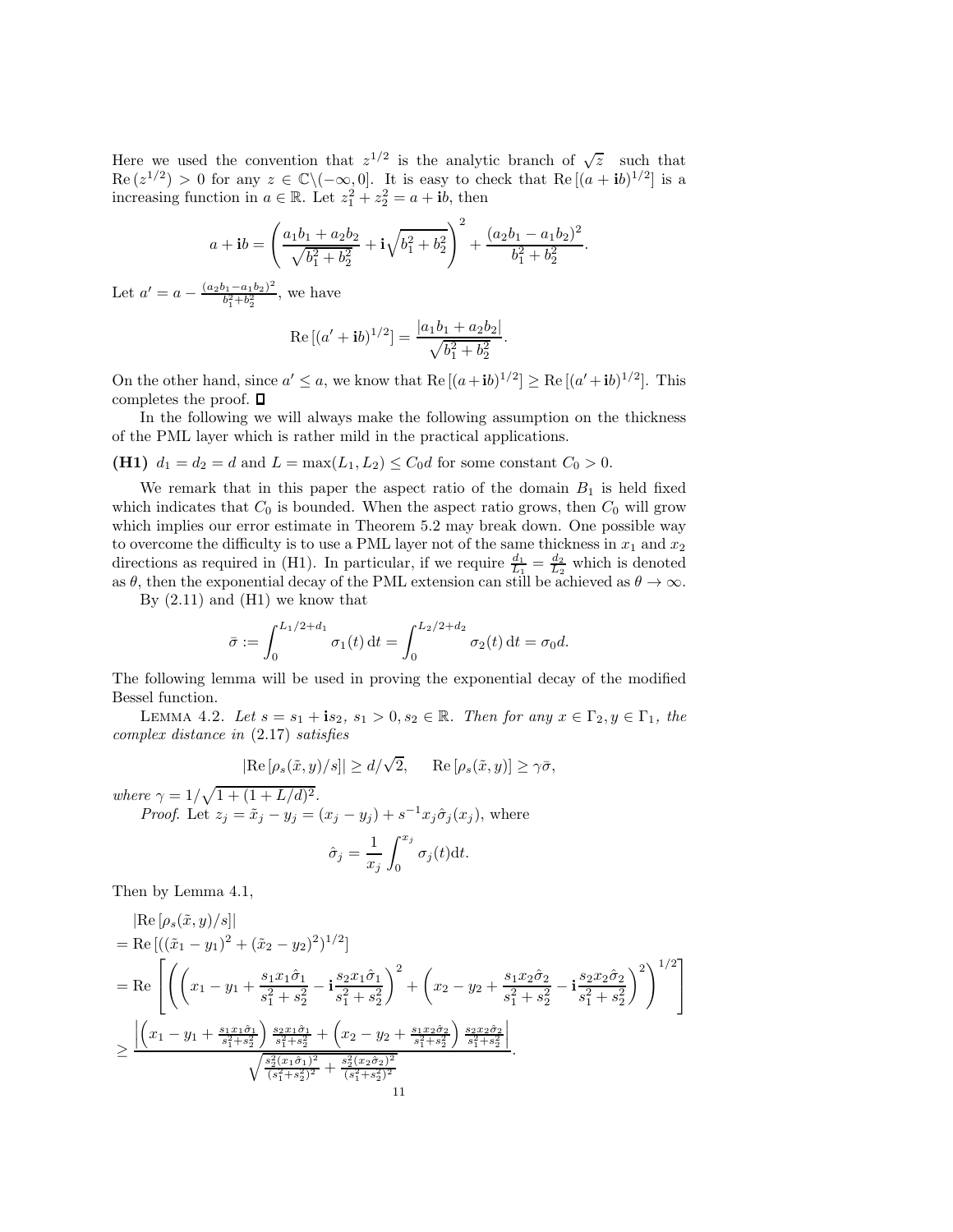For any  $x \in \Gamma_2, y \in \Gamma_1$ , it is easy to see that  $x_j \hat{\sigma}_j (x_j - y_j) \geq 0$ . Thus for any  $x \in \Gamma_2, y \in \Gamma_1$ ,

$$
|\text{Re}[\rho_s(\tilde{x}, y)/s]| \ge \frac{|x_1 - y_1| |x_1\hat{\sigma}_1| + |x_2 - y_2| |x_2\hat{\sigma}_2|}{\sqrt{(x_1\hat{\sigma}_1)^2 + (x_2\hat{\sigma}_2)^2}} \ge \frac{d \cdot \bar{\sigma}}{\sqrt{2}\bar{\sigma}} = \frac{d}{\sqrt{2}}.
$$

This shows the first estimate. To show the second estimate, let  $z_j = s(\tilde{x}_j - y_j)$  $s(x_j - y_j) + x_j \hat{\sigma}_j(x_j)$ , Again by Lemma 4.1,

Re 
$$
[\rho_s(\tilde{x}, y)]
$$
  
\n= Re  $[(s^2((\tilde{x}_1 - y_1)^2 + (\tilde{x}_2 - y_2)^2))^{1/2}]$   
\n $\ge \frac{|(s_1(x_1 - y_1) + x_1\hat{\sigma}_1)(s_2(x_1 - y_1)) + (s_1(x_2 - y_2) + x_2\hat{\sigma}_2)(s_2(x_2 - y_2))|}{\sqrt{s_2^2(x_1 - y_1)^2 + s_2^2(x_2 - y_2)^2}}$ .

Thus for any  $x \in \Gamma_2, y \in \Gamma_1$ ,

Re 
$$
[\rho_s(\tilde{x}, y)] \ge \frac{|x_1\hat{\sigma}_1||x_1 - y_1| + |x_2\hat{\sigma}_2||x_2 - y_2|}{\sqrt{(x_1 - y_1)^2 + (x_2 - y_2)^2}}
$$
.

If  $x_1 = \pm (L_1/2 + d) \in \Gamma_2$ , we have  $|x_1\hat{\sigma}_1| = \bar{\sigma}$  and  $\frac{|x_2 - y_2|}{|x_1 - y_1|} \leq$  $L_2 + d$  $\frac{+d}{d} \leq 1 + \frac{L}{d}$  $\frac{1}{d}$ . Consequently we deduce

$$
\operatorname{Re} [\rho_s(\tilde{x}, y)] \ge \frac{\bar{\sigma}}{\sqrt{1 + (1 + L/d)^2}} = \gamma \bar{\sigma}.
$$

Similarly we can show the same estimate for  $x_2 = \pm (L_2/2 + d) \in \Gamma_2$ . This completes the proof.  $\Box$ 

We need the modified Bessel function  $K_{\nu}(z)$  of order  $\nu, \nu \in \mathbb{C}$ , which is the solution of the differential equation

$$
z^{2} \frac{d^{2} w}{dz^{2}} + z \frac{dw}{dz} - (z^{2} + \nu^{2}) w = 0
$$

satisfying the asymptotic behavior  $K_{\nu}(z) \sim i(\frac{\pi}{2z})^{1/2}e^{-z-\frac{\pi}{4}i}$  as  $|z| \to \infty$ . We refer to the treatise Watson [28] for extensive studies on the special function  $K_{\nu}(z)$ . We recall the Schläfli integral representation formula [28, P. 181], for  $z \in \mathbb{C}$  such that  $|\arg z| < \pi/2$ ,

$$
K_{\nu}(z) = \int_0^{\infty} e^{-z \cosh t} \cosh \nu t \, \mathrm{d}t. \tag{4.1}
$$

This implies easily the following lemma.

LEMMA 4.3. For any  $\nu \in \mathbb{R}$ ,  $\theta_2 \ge \theta_1 > 0$ , we have

$$
K_{\nu}(\theta_2) \le e^{-(\theta_2 - \theta_1)} K_{\nu}(\theta_1).
$$

The following lemma on the estimates of the fundamental solution  $\tilde{G}_s$  of the PML equation will play an important role in the analysis in this paper.

LEMMA 4.4. Let  $\gamma$ ,  $\sigma_0$ , d be so chosen that

$$
\gamma \bar{\sigma} \ge 1. \tag{4.2}
$$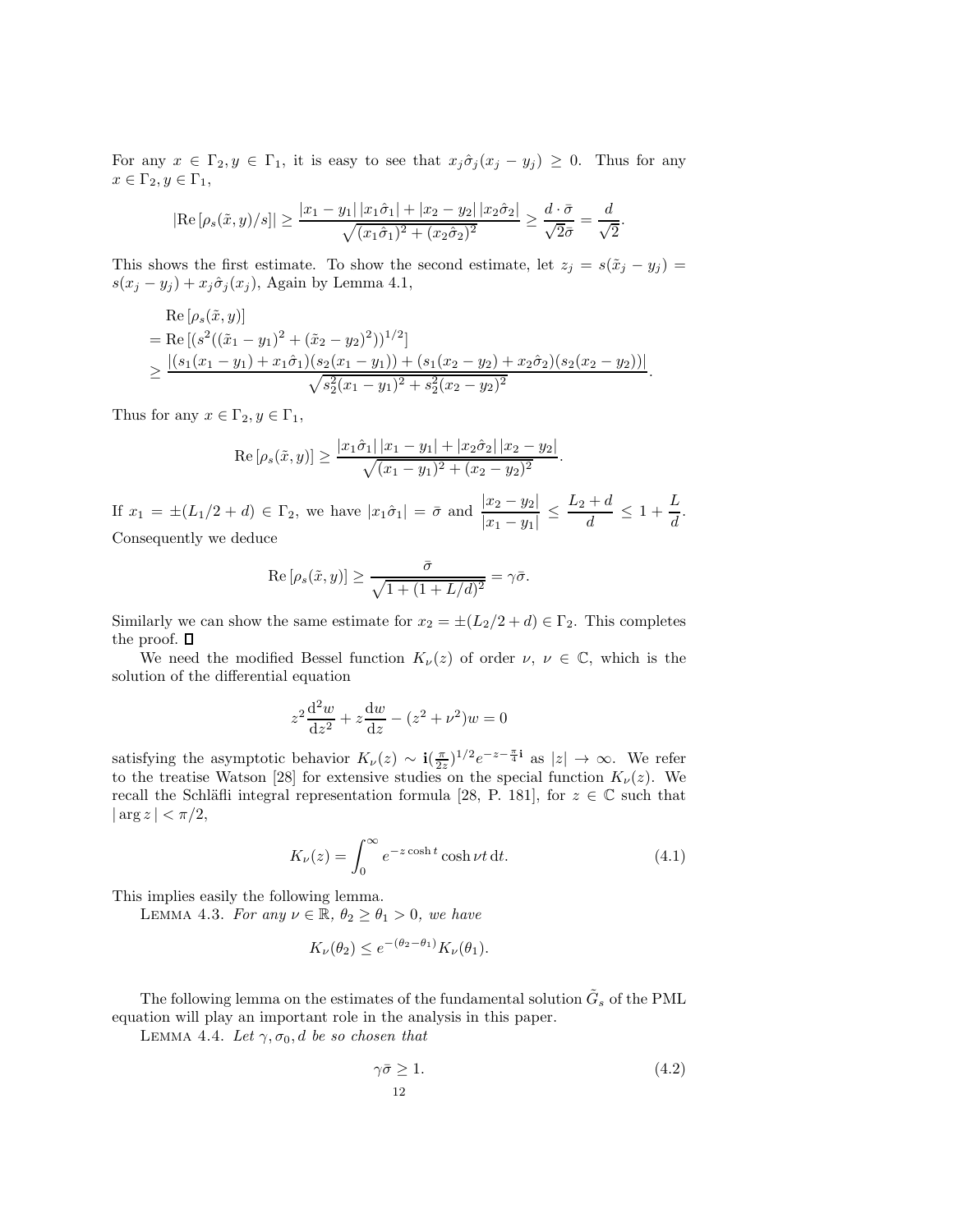Then there exists a constant  $C > 0$  independent of  $s, \sigma_0, d$  but may depend on the constant  $C_0$  in (H1) such that for any  $x \in \Gamma_2, y \in \Gamma_1$ ,

(i) 
$$
|\tilde{G}_s(x, y)| \leq C' e^{-\gamma \bar{\sigma}}
$$
;  
\n(ii)  $\frac{\partial \tilde{G}_s}{\partial x_j} = s P_{1,j}^s + P_{0,j}^s$  and  $|P_{l,j}^s| \leq C \sigma_0 (1 + \sigma_0 s_1^{-1}) e^{-\gamma \bar{\sigma}}$ ,  $l = 0, 1, j = 1, 2$ ;  
\n(iii)  $\frac{\partial \tilde{G}_s}{\partial s} = s Q_{1,j}^s$  and  $|Q_{1,j}^s| \leq C (1 + \sigma_0 s_1^{-1}) e^{-\gamma \bar{\sigma}}$ ,  $j = 1, 2$ ;

(iii) 
$$
\frac{\partial G_s}{\partial y_j} = sQ_{1,j}^s \text{ and } |Q_{1,j}^s| \le C(1 + \sigma_0 s_1^{-1}) e^{-\gamma \bar{\sigma}}, \quad j = 1, 2;
$$
  
(iv) 
$$
\frac{\partial^2 \tilde{G}_s}{\partial x_i \partial y_j} = s^2 R_{2,ij}^s + sR_{1,ij}^s + R_{0,ij}^s \text{ and } |R_{l,ij}^s| \le C\sigma_0^2 (1 + \sigma_0 s_1^{-1})^2 e^{-\gamma \bar{\sigma}},
$$

 $\partial x_i \partial y_j$  $0, 1, 2, i, j = 1, 2.$ 

*Proof.* By the Schläfli integral representation formula  $(4.1)$ , it is easy to see that  $|K_0(z)| < K_0(\text{Re}(z))$  for any  $z \in \mathbb{C}$  such that  $\text{Re}(z) > 0$ . Thus, by (2.18) and Lemma 4.3, if  $\text{Re}[\rho_s(\tilde{x}, y)] \geq 1$ ,

 $l =$ 

$$
|\tilde{G}_s| \leq \frac{1}{2\pi}|K_0(\rho_s(\tilde{x},y))| \leq \frac{1}{2\pi}K_0(\operatorname{Re}\left[\rho_s(\tilde{x},y)\right]) \leq \frac{1}{2\pi}K_0(1)e^{-(\operatorname{Re}\left[\rho_s(\tilde{x},y)\right]-1)}.
$$

This proves (i) by Lemma 4.2 and (4.2).

To show (ii) we first notice that

$$
\frac{\partial \tilde{G}_s}{\partial x_j} = \frac{1}{2\pi} K'_0(\rho_s(\tilde{x}, y)) \frac{(\tilde{x}_j - y_j)(s + \sigma_j)}{\rho_s(\tilde{x}, y)/s} = s P^s_{1,j} + P^s_{0,j}.
$$

From the identity  $K'_0(z) = -K_1(z)$  and Lemma 4.2,  $P_{1,j}^s$  has the following estimate

$$
\begin{split} |P^s_{1,j}|&=\frac{1}{2\pi}|K_0'(\rho_s(\tilde{x},y))|\left|\frac{\tilde{x}_j-y_j}{\rho_s(\tilde{x},y)/s}\right|\leq \frac{1}{2\pi}|K_1(\rho_s(\tilde{x},y))|\frac{L_j+d+s_1^{-1}\bar{\sigma}}{|\mathrm{Re}\left[\rho_s(\tilde{x},y)/s\right]|}\\ &\leq \frac{1}{2\pi}K_1(1)e^{-(\gamma\bar{\sigma}-1)}\frac{L_j+d+s_1^{-1}\bar{\sigma}}{(d/\sqrt{2})}\leq C(1+\sigma_0s_1^{-1})\,e^{-\gamma\bar{\sigma}}. \end{split}
$$

The estimate for  $P_{0,j}^s$  follows from the similar argument. Similarly, we can prove (iii) by

$$
\frac{\partial \tilde{G}_s}{\partial y_j} = \frac{1}{2\pi} K_0'(\rho_s(\tilde{x}, y)) \frac{(\tilde{x}_j - y_j)(-s)}{\rho_s(\tilde{x}, y)/s} = sQ_{1,j}^s.
$$

To prove (iv) we note that

$$
\frac{\partial^2 \tilde{G}_s}{\partial x_i \partial y_j} = -\frac{1}{2\pi} K'_1(\rho_s(\tilde{x}, y)) \frac{-(\tilde{x}_i - y_i)(\tilde{x}_j - y_j)(s + \sigma_i)s}{\rho_s^2(\tilde{x}, y)/s^2} \n- \frac{1}{2\pi} K_1(\rho_s(\tilde{x}, y)) \frac{-(\rho_s/s)^2 \delta_{ij}(s + \sigma_i) + (\tilde{x}_i - y_i)(\tilde{x}_j - y_j)(s + \sigma_i)}{\rho_s^3(\tilde{x}, y)/s^3}.
$$

By using the identity  $K'_1(z) = -\frac{1}{2}(K_0(z) + K_2(z))$ , we have

$$
|K'_{1}(\rho_{s}(\tilde{x}, y))| \leq \frac{1}{2}(|K_{0}(\rho_{s}(\tilde{x}, y))| + |K_{2}(\rho_{s}(\tilde{x}, y))|)
$$
  
 
$$
\leq e^{-(\gamma \bar{\sigma}-1)} \frac{1}{2}(K_{0}(1) + K_{2}(1)) = e^{-(\gamma \bar{\sigma}-1)}|K'_{1}(1)|.
$$
  
13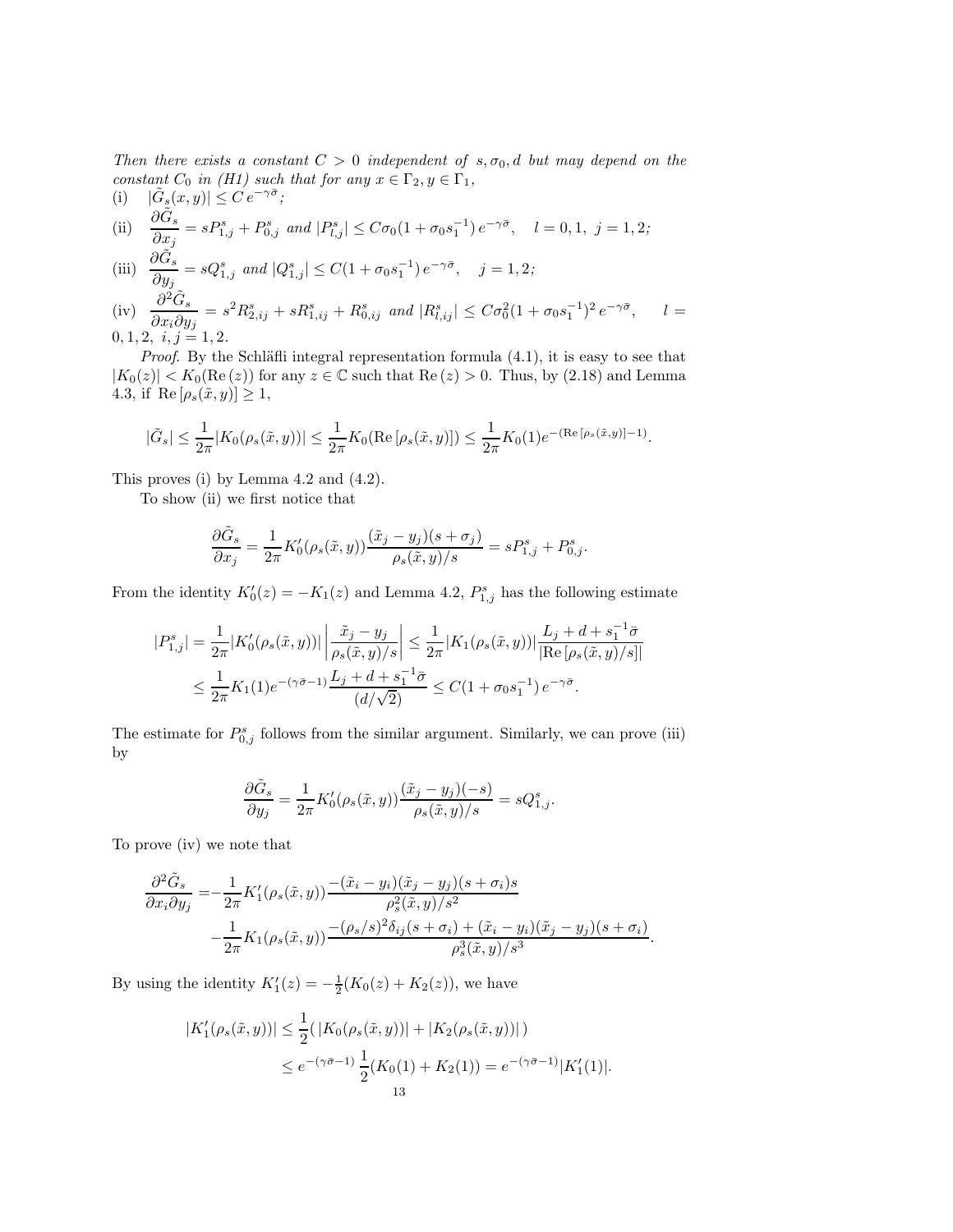On the other hand, by Lemma 4.2,  $|\rho_s/s|^{-1} \leq Cd^{-1} \leq C\sigma_0$ , where we have used the assumption (4.2) in the last estimate. Therefore,

$$
\frac{\partial^2 \tilde{G}_s}{\partial x_i \partial y_j} = s^2 R_{2,ij}^s + s R_{1,ij}^s + R_{0,ij}^s,
$$

where  $R_{l,ij}$  has the following estimate

$$
|R_{l,ij}^s| \le C\sigma_0^2 (1 + \sigma_0 s_1^{-1})^2 e^{-\gamma \bar{\sigma}}, \quad l = 0, 1, 2, i, j = 1, 2.
$$

This completes the proof.  $\Box$ 

Now we are in the position to estimate the modified single and double layer potentials  $\tilde{\Psi}_{\text{SL}}^k$ ,  $\tilde{\Psi}_{\text{DL}}^k$ . Throughout the paper we shall use the  $H^{1/2}(\Gamma_j)$  norm,  $j = 1, 2$ ,

$$
||v||_{H^{1/2}(\Gamma_j)} = \left( |\Gamma_j|^{-1} ||v||_{L^2(\Gamma_j)}^2 + |v|_{\frac{1}{2},\Gamma_j}^2 \right)^{1/2},
$$

where

$$
|v|_{\frac{1}{2},\Gamma_j}^2 = \int_{\Gamma_j} \int_{\Gamma_j} \frac{|v(x) - v(x')|^2}{|x - x'|^2} \, \mathrm{d} s(x) \, \mathrm{d} s(x').
$$

To estimate the PML solution in time domain, we need the following Lemma.

LEMMA 4.5. For any  $s_1 > 0$  and  $f, g \in L^2(0, T; L^2(\Gamma))$ , we have

$$
\left\| \int_{\Gamma} f * g \, ds_x \right\|_{L^2(0,T)} \leq e^{s_1 T} \left( \max_{-\infty < s_2 < +\infty} \| (\mathscr{L}f)(s_1 + \mathbf{i} s_2) \|_{L^2(\Gamma)} \right) \| g \|_{L^2(0,T;L^2(\Gamma))}.
$$

*Proof.* Let  $\tilde{f}, \tilde{g}$  be the extension of  $f, g$  in R such that  $\tilde{f} = 0, \tilde{g} = 0$  outside the interval  $(0, T)$ . Notice that

$$
\mathscr{L}\tilde{f} \cdot \mathscr{L}\tilde{g} = \mathscr{L}(\tilde{f} * \tilde{g}) = \mathscr{F}(e^{-s_1 t}(\tilde{f} * \tilde{g})), \quad \mathscr{L}\tilde{g} = \mathscr{F}(e^{-s_1 t}\tilde{g}),
$$

where  $\mathscr F$  is the Fourier transform in t. By using Parseval equality we obtain

$$
\int_0^T e^{-2s_1 t} \left| \int_{\Gamma} \tilde{f} * \tilde{g} ds_x \right|^2 dt = 2\pi \int_{-\infty}^{+\infty} \left| \int_{\Gamma} \mathscr{L}\tilde{f} \cdot \mathscr{L}\tilde{g} ds_x \right|^2 ds_2
$$
  
\n
$$
\leq 2\pi \int_{-\infty}^{+\infty} \|\mathscr{L}\tilde{f}\|_{L^2(\Gamma)}^2 \|\mathscr{L}\tilde{g}\|_{L^2(\Gamma)}^2 ds_2
$$
  
\n
$$
\leq 2\pi \max_{-\infty < s_2 < +\infty} \|\mathscr{L}\tilde{f}\|_{L^2(\Gamma)}^2 \int_{-\infty}^{+\infty} \|\mathscr{L}\tilde{g}\|_{L^2(\Gamma)}^2 ds_2
$$
  
\n
$$
= \max_{-\infty < s_2 < +\infty} \|\mathscr{L}\tilde{f}\|_{L^2(\Gamma)}^2 \int_{-\infty}^{+\infty} \|e^{-s_1 t}\tilde{g}\|_{L^2(\Gamma)}^2 dt
$$
  
\n
$$
\leq \max_{-\infty < s_2 < +\infty} \|\mathscr{L}f\|_{L^2(\Gamma)}^2 \|g\|_{L^2(0,T;L^2(\Gamma))}^2.
$$

From the definition of convolution, we have

$$
(\tilde{f} * \tilde{g})(t) = \int_0^t \tilde{f}(t - s)\tilde{g}(s) ds = \int_0^t f(t - s)g(s) ds = (f * g)(t).
$$

This completes the proof.  $\square$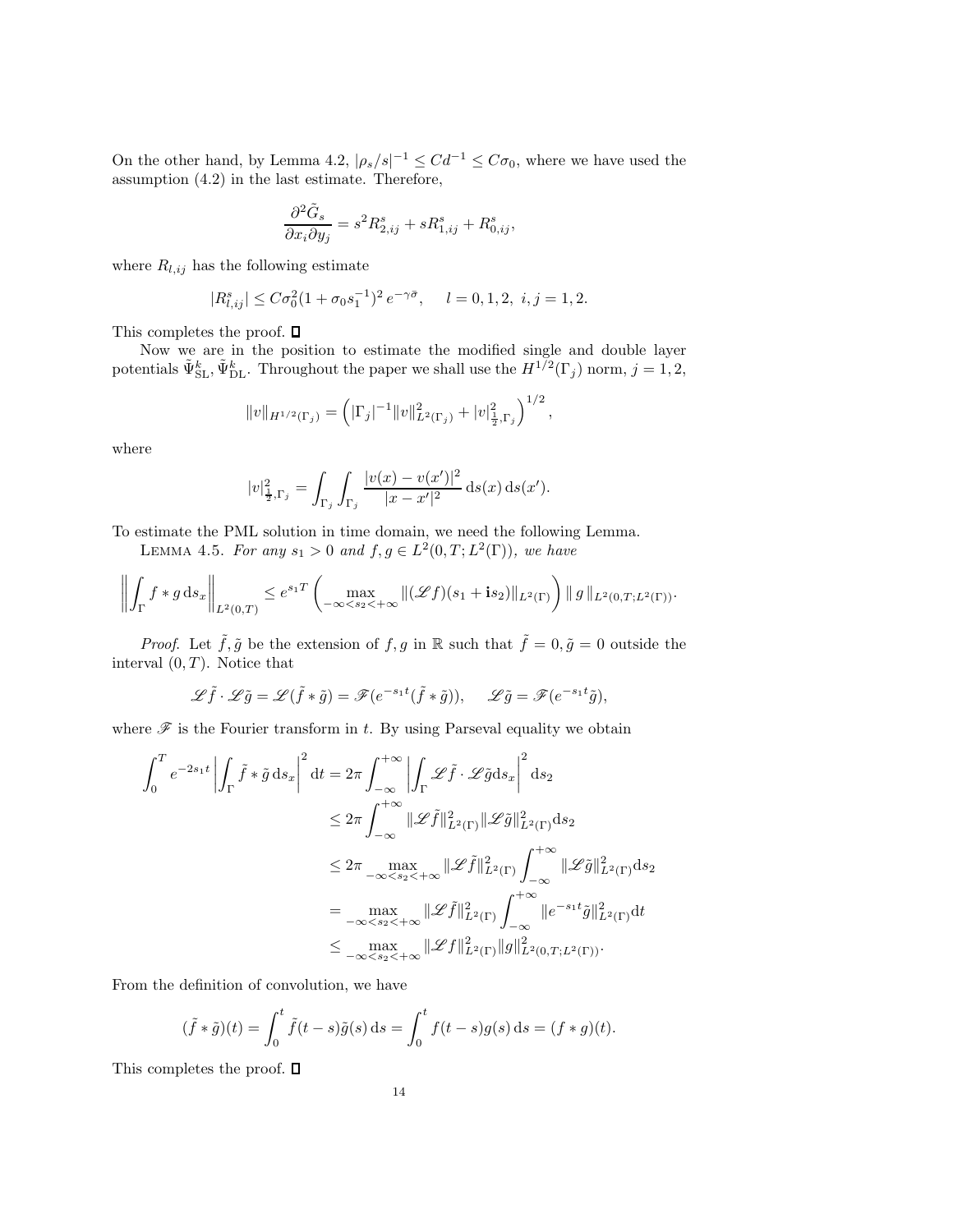LEMMA 4.6. For any  $\mu(x,t) \in H^2(0,T; L^2(\Gamma_1))$  satisfying  $\mu|_{t=0} = 0, \partial_t \mu|_{t=0} = 0$ on  $\Gamma_1$ , let  $\mu_{\text{L}} = \mathscr{L} \mu$  and

$$
v(x,t) = \mathscr{L}^{-1}\left(\tilde{\Psi}_{\mathrm{DL}}^s(\mu_{\mathrm{L}})\right) = \int_{\Gamma_1}\mathscr{L}^{-1}\left(\frac{\partial \tilde{G}_s(x,y)}{\partial \mathbf{n}_1(y)}\mu_{\mathrm{L}}(y)\right)\,\mathrm{d}s_y
$$

be the double layer potential. Then

$$
||v||_{L^{2}(0,T;H^{1/2}(\Gamma_2))} \leq C\sigma_0^2 d(1+\sigma_0 T)^2 e^{-\gamma \bar{\sigma}} ||\mu||_{H^2(0,T;L^2(\Gamma_1))}.
$$

where the constant C is independent of  $\sigma_0$ , d and T.

*Proof.* From the definition of norm  $H^{1/2}(\Gamma_2)$ , it is easy to see that

$$
||v||_{L^{2}(0,T;H^{1/2}(\Gamma_2))} \leq C||v||_{L^{2}(0,T;L^{\infty}(\Gamma_2))} + Cd||\nabla_x v||_{L^{2}(0,T;L^{\infty}(\Gamma_2))}.
$$

For any  $x \in \Gamma_2$ , we have

$$
v(x,t) = \int_{\Gamma_1} \mathcal{L}^{-1} \left( \mathbf{Q}_1^s(x,y) \cdot \mathbf{n}_1(y) \right) * \partial_t \mu(y) \, ds_y,
$$
  

$$
\nabla_x v(x,t) = \int_{\Gamma_1} \sum_{l=0}^2 \mathcal{L}^{-1} (R_l^s(x,y) \cdot \mathbf{n}_1(y)) * \partial_t^l \mu(y) \, ds_y,
$$

where  $\mathbf{Q}_1^s = (Q_{1,1}^s, Q_{1,2}^s)^T$  and the matrix  $R_l^s = (R_{l,ij}^s)_{i,j=1}^2$  with elements  $Q_{1,j}^s$ ,  $R_{l,ij}^s$  are given in Lemma 4.4.

Then Lemma 4.5 implies that

$$
||v(x,t)||_{L^{2}(0,T)} \leq Ce^{s_{1}T} \max_{s_{2} \in \mathbb{R}} ||\mathbf{Q}_{1}^{s}(x,\cdot)||_{L^{2}(\Gamma_{1})} ||\mu||_{H^{1}(0,T;L^{2}(\Gamma_{1}))},
$$
  

$$
||\nabla_{x}v(x,t)||_{L^{2}(0,T)} \leq Ce^{s_{1}T} \sum_{l=0}^{2} \max_{s_{2} \in \mathbb{R}} ||R_{l}^{s}(x,\cdot)||_{L^{2}(\Gamma_{1})} ||\mu||_{H^{2}(0,T;L^{2}(\Gamma_{1}))}.
$$

By Lemma 4.4 (iii),

$$
\|\mathbf{Q}_1^s(x,\cdot)\|_{L^2(\Gamma_1)} \leq C(1+\sigma_0s_1^{-1})\,e^{-\gamma\bar{\sigma}}.
$$

By Lemma 4.4 (iv),

$$
\sum_{l=0}^{2} ||R_{l}^{s}(x,\cdot)||_{L^{2}(\Gamma_{1})} \leq C\sigma_{0}^{2}(1+\sigma_{0}s_{1}^{-1})^{2} e^{-\gamma\bar{\sigma}}.
$$

This completes the proof by letting  $s_1 = T^{-1}$ .

LEMMA 4.7. For any  $\lambda(x,t) \in H^1(0,T; L^2(\Gamma_1))$  satisfying  $\lambda|_{t=0} = 0$  on  $\Gamma_1$ , let  $\lambda_{\text{\tiny L}} = \mathscr{L} \lambda$  and

$$
v(x,t) = \mathscr{L}^{-1}\left(\tilde{\Psi}_{\mathrm{SL}}^s(\lambda_L)\right) = \int_{\Gamma_1} \mathscr{L}^{-1}\left(\tilde{G}_s(x,y)\lambda_L(y)\right) \mathrm{d}s_y
$$

be the single layer potential. Then

$$
||v||_{L^{2}(0,T;H^{1/2}(\Gamma_2))} \leq C\sigma_0 d(1+\sigma_0 T) e^{-\gamma \bar{\sigma}} ||\lambda||_{H^1(0,T;L^2(\Gamma_1))},
$$
  
15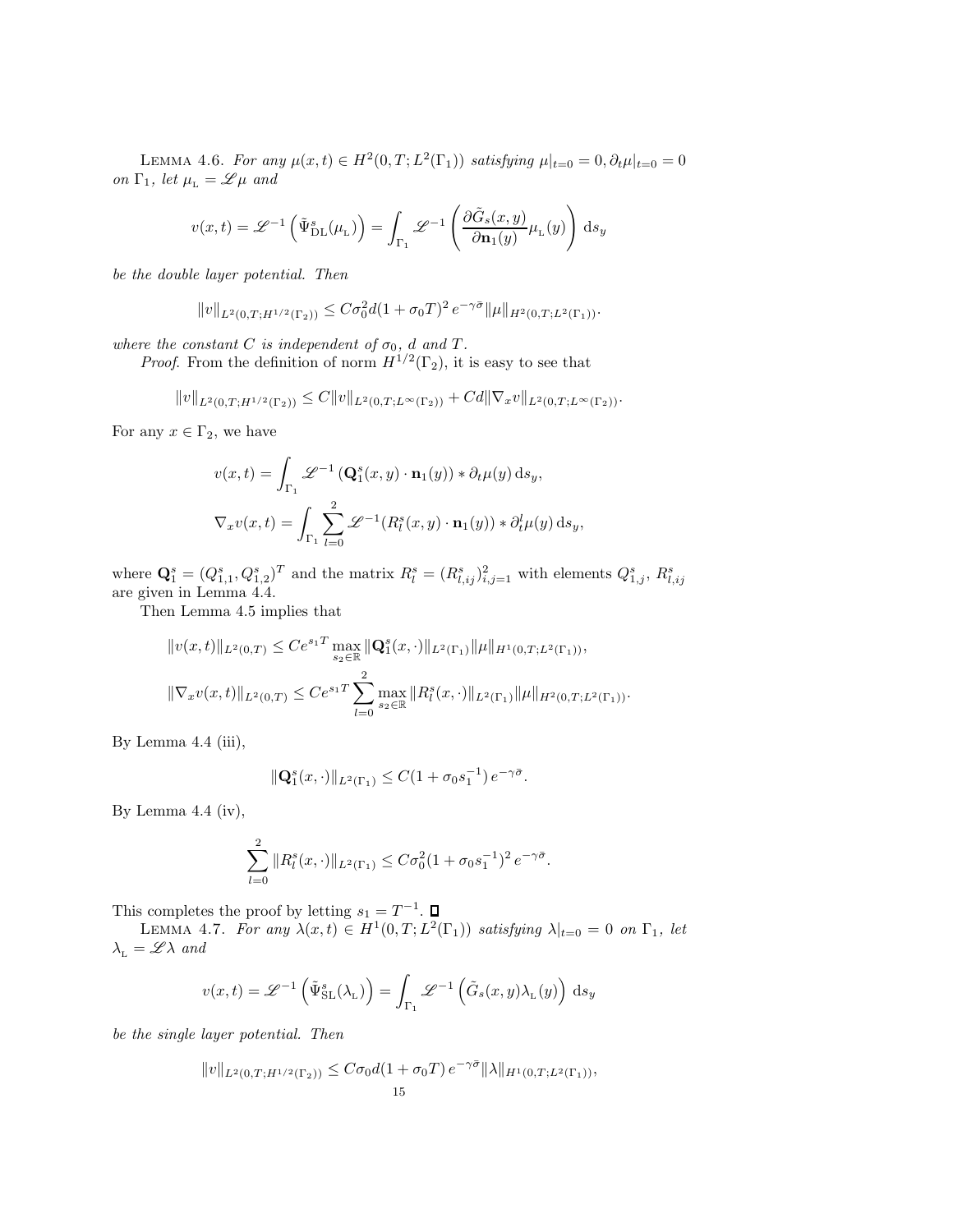where the constant C is independent of  $\sigma_0$ , d and T.

*Proof.* From the definition of norm  $H^{1/2}(\Gamma_2)$ , it is easy to see that

$$
||v||_{L^{2}(0,T;H^{1/2}(\Gamma_2))} \leq C||v||_{L^{2}(0,T;L^{\infty}(\Gamma_2))} + Cd||\nabla_x v||_{L^{2}(0,T;L^{\infty}(\Gamma_2))}.
$$

For any  $x \in \Gamma_2$ , we have

$$
v(x,t) = \int_{\Gamma_1} \mathcal{L}^{-1}(\tilde{G}_s(x,y)) * \lambda(y) ds_y,
$$
  

$$
\nabla_x v(x,t) = \int_{\Gamma_1} \sum_{l=0}^1 \mathcal{L}^{-1}(\mathbf{P}_l^s(x,y)) * \partial_t^l \lambda(y) ds_y,
$$

where  $\mathbf{P}_{l}^{s} = (P_{l,1}^{s}, P_{l,2}^{s})^{T}$ ,  $l = 0, 1$ . Then Lemma 4.5 implies that

$$
||v(x,t)||_{L^{2}(0,T)} \leq Ce^{s_{1}T} \max_{s_{2} \in \mathbb{R}} ||\tilde{G}_{s}(x,\cdot)||_{L^{2}(\Gamma_{1})} ||\lambda||_{L^{2}(0,T;L^{2}(\Gamma_{1}))},
$$
  

$$
||\nabla_{x}v(x,t)||_{L^{2}(0,T)} \leq Ce^{s_{1}T} \sum_{l=0}^{1} \max_{s_{2} \in \mathbb{R}} ||\mathbf{P}_{l}^{s}(x,\cdot)||_{L^{2}(\Gamma_{1})} ||\lambda||_{H^{1}(0,T;L^{2}(\Gamma_{1}))}.
$$

By Lemma 4.4 (i) and (ii), for any  $x \in \Gamma_2$ ,

$$
\|\tilde{G}_s(x,\cdot)\|_{L^2(\Gamma_1)} \leq C \|\tilde{G}_s(x,\cdot)\|_{L^\infty(\Gamma_1)} \leq C e^{-\gamma \bar{\sigma}},
$$
  

$$
\sum_{l=0}^1 \|\mathbf{P}_l^s(x,\cdot)\|_{L^2(\Gamma_1)} \leq C \sum_{l=0}^1 \|\mathbf{P}_l^s(x,\cdot)\|_{L^\infty(\Gamma_1)} \leq C\sigma_0 (1 + \sigma_0 s_1^{-1}) e^{-\gamma \bar{\sigma}}.
$$

This completes the proof by letting  $s_1 = T^{-1}$ .

The following theorem which is a direct consequence of Lemmas 4.6-4.7 is the main result of this section.

THEOREM 4.8. For any  $\lambda \in H^1(0,T; L^2(\Gamma_1)), \mu \in H^2(0,T; L^2(\Gamma_1))$  satisfying  $\lambda|_{t=0} = 0, \ \mu|_{t=0} = 0, \ \partial_t \mu|_{t=0} = 0 \ \ on \ \Gamma_1, \ let \ \lambda_{L} = \mathscr{L} \lambda, \ \mu_{L} = \mathscr{L} \mu \ \ and \ \mathbb{E}(\lambda_{L}, \mu_{L}) \ be$ the PML extension defined in  $(2.20)$ . Then there exists a constant  $C > 0$  independent of  $\sigma_0, d, T$  but may depend on  $C_0$  in (H1), such that

$$
\begin{aligned} \|\mathscr{L}^{-1}\mathbb{E}(\lambda_{\rm L},\mu_{\rm L})\|_{L^2(0,T;H^{1/2}(\Gamma_2))} &\leq C\sigma_0 d(1+\sigma_0 T)\,e^{-\gamma\bar{\sigma}}\|\lambda\|_{H^1(0,T;L^2(\Gamma_1))}\\ &+C\sigma_0^2 d(1+\sigma_0 T)^2\,e^{-\gamma\bar{\sigma}}\|\mu\|_{H^2(0,T;L^2(\Gamma_1))}. \end{aligned}
$$

5. Convergence analysis. In this section, we consider the convergence of the PML method. We start with following lemma.

LEMMA 5.1. For any  $w \in L^2(0,T;H^{1/2}(\Gamma_1))$ , we have

$$
-\mathrm{Re}\,\int_0^T e^{-2s_1t}\langle \mathcal{T}(w),w\rangle_{\Gamma_1}\mathrm{d} t\geq 0,
$$

where  $\langle \cdot, \cdot \rangle_{\Gamma_1}$  is the duality pairing between  $H^{-1/2}(\Gamma_1)$  and  $H^{1/2}(\Gamma_1)$  which is the extension of the inner product of  $L^2(\Gamma_1)$ .

*Proof.* Let  $w_L = \mathscr{L}(w)$ , from the definition of Dirichlet-to-Neumann operator  $\mathcal{T}$ , we know that  $\mathcal{T}(w) = \mathcal{L}^{-1}(T_s(w_L))$ , where  $w_L$  satisfies (2.3)-(2.5). By applying the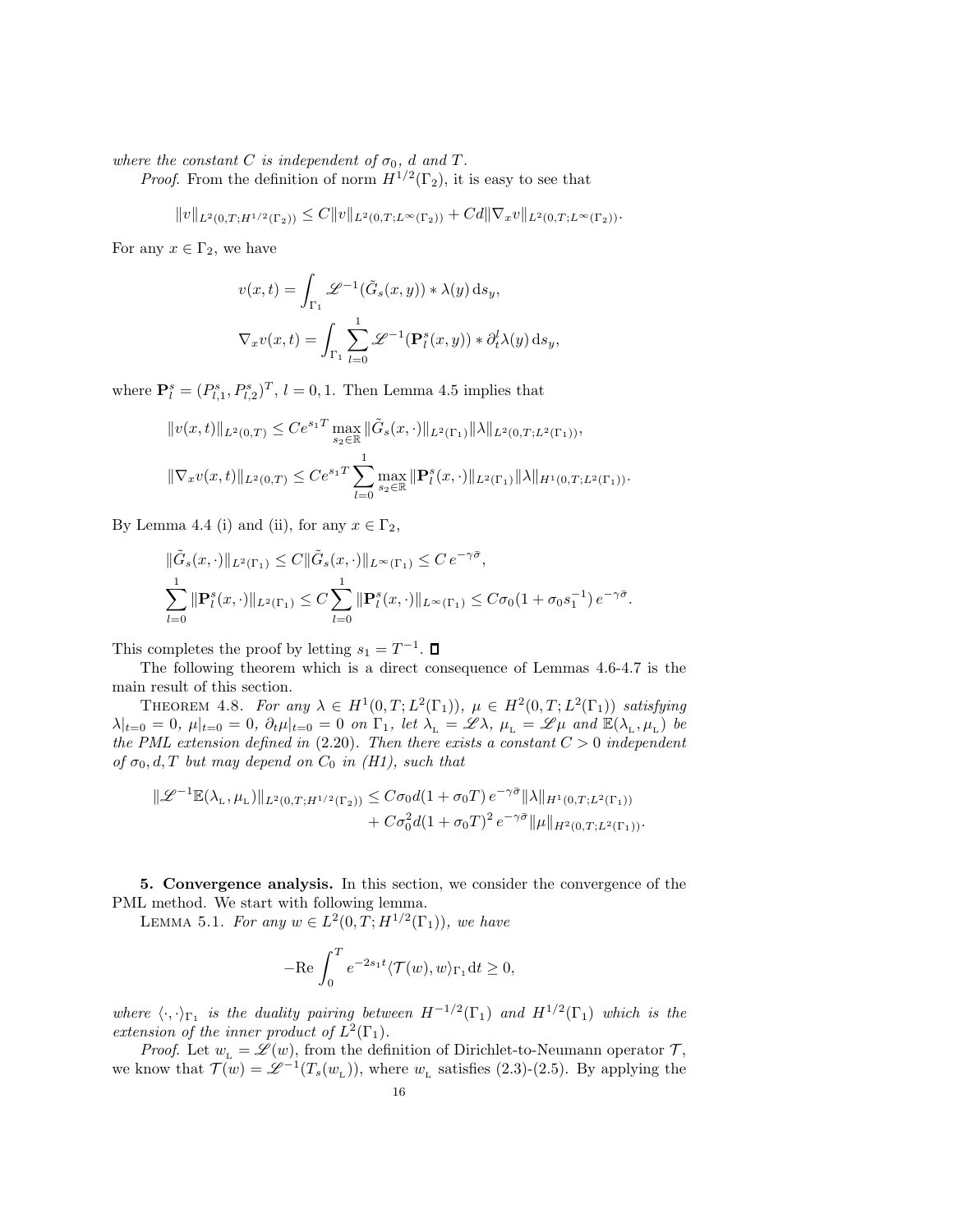first Green identity over the bounded domain  $\Omega_R = B_R \backslash \bar{B}_1$ , where  $R > 0$  such that  $\overline{B}_1 \subset B_R = \{x \in \mathbb{R}^2 : |x| < R\}$ , we see that

$$
\left(\frac{1}{s}\nabla w_{\mathcal{L}}, \nabla \bar{w}_{\mathcal{L}}\right) + (sw_{\mathcal{L}}, \bar{w}_{\mathcal{L}}) + \langle T_s(w_{\mathcal{L}}), w_{\mathcal{L}} \rangle_{\Gamma_1} - \langle \frac{1}{s} \frac{\partial w_{\mathcal{L}}}{\partial r}, w_{\mathcal{L}} \rangle_{\partial B_R} = 0. \tag{5.1}
$$

Take the real part of (5.1) and notice that

$$
\left|\frac{1}{s}\frac{\partial w}{\partial r} + w\right|^2 = \left|\frac{1}{s}\frac{\partial w}{\partial r}\right|^2 + |w|^2 + 2\text{Re}\left(\frac{1}{s}\frac{\partial w}{\partial r}\bar{w}\right),\right.
$$

we have

$$
\operatorname{Re}\left(\frac{1}{s}\nabla w_{\mathrm{L}},\nabla \bar{w}_{\mathrm{L}}\right) + \operatorname{Re}\left(sw_{\mathrm{L}},\bar{w}_{\mathrm{L}}\right) + \operatorname{Re}\left\langle T_{s}(w_{\mathrm{L}}),w_{\mathrm{L}}\right\rangle_{\Gamma_{1}} + \frac{1}{2}\left\|\frac{1}{s}\frac{\partial w_{\mathrm{L}}}{\partial r}\right\|_{L^{2}(\partial B_{R})}^{2} + \frac{1}{2}\left\|w_{\mathrm{L}}\right\|_{L^{2}(\partial B_{R})}^{2} = \frac{1}{2}\left\|\frac{1}{s}\frac{\partial w_{\mathrm{L}}}{\partial r} + w_{\mathrm{L}}\right\|_{L^{2}(\partial B_{R})}^{2}.\tag{5.2}
$$

Since  $s_1 > 0$ , the first two terms in (5.2) are positive. By the radiation condition (2.5), the right hand side of (5.2) tends to zero when  $R \to \infty$ . This yields that  $\text{Re}\langle T_s(w_L), w_L \rangle_{\Gamma_1} \leq 0$ , then by Parseval equality, we obtain

$$
-\text{Re}\int_0^T e^{-2s_1t}\langle \mathcal{T}(w), w \rangle_{\Gamma_1} dt = -\text{Re}\int_{-\infty}^{\infty} e^{-2s_1t}\langle \mathcal{L}^{-1}(T_s(w_{\text{L}})), \mathcal{L}^{-1}(w_{\text{L}}) \rangle_{\Gamma_1} dt
$$

$$
= -2\pi \text{Re}\int_{-\infty}^{\infty} \langle T_s(w_{\text{L}}), w_{\text{L}} \rangle_{\Gamma_1} ds_2 \ge 0.
$$

This completes the proof.  $\square$ 

For  $\hat{u}_{\rm L} = \mathscr{L}(\hat{u})$  we define its PML extension as in (2.21),

$$
\tilde{\hat{u}}_{\text{\tiny L}} = \mathbb{E}(\frac{\partial \hat{u}_{\text{\tiny L}}}{\partial \textbf{n}_1} \Big|_{\Gamma_1}, \hat{u}_{\text{\tiny L}}|_{\Gamma_1}),
$$

and define the corresponding variables  $(\tilde{\hat{u}}, \tilde{\hat{p}}, \tilde{\hat{u}}^*, \tilde{\hat{p}}^*)$  as in (2.25) which satisfies the PML system in  $\mathbb{R}^2 \setminus \overline{D}$ . Let  $(\hat{u}, \hat{\mathbf{p}}, \hat{u}^*, \hat{\mathbf{p}}^*)$  be the solution of the PML system (2.30)-(2.33) in  $\Omega^{\text{PML}}$ . Take  $\phi = \tilde{\hat{u}} - \hat{u}$ ,  $\Phi = \tilde{\hat{\mathbf{p}}} - \hat{\mathbf{p}}$ ,  $\phi^* = \tilde{\hat{u}}^* - \hat{u}^*$ ,  $\Phi^* = \tilde{\hat{\mathbf{p}}}^* - \hat{\mathbf{p}}^*$ , then  $(\phi, \Phi, \phi^*, \Phi^*)$  satisfies the following system

$$
\frac{\partial \phi}{\partial t} + \text{div}\Phi + (\sigma_1 + \sigma_2)\phi + \phi^* = 0, \quad \frac{\partial \phi^*}{\partial t} = \sigma_1 \sigma_2 \phi \quad \text{in} \quad \Omega^{\text{PML}} \times (0, T), \quad (5.3)
$$

$$
\frac{\partial \Phi^*}{\partial t} + \nabla \phi = 0, \quad \frac{\partial \Phi}{\partial t} + \Lambda_1 \Phi = \frac{\partial \Phi^*}{\partial t} + \Lambda_2 \Phi^* \qquad \text{in } \Omega^{\text{PML}} \times (0, T), \quad (5.4)
$$

$$
\phi = 0 \quad \text{on} \quad \Gamma_1 \times (0, T), \qquad \phi = \tilde{\hat{u}}|_{\Gamma_2} \quad \text{on} \quad \Gamma_2 \times (0, T), \tag{5.5}
$$

$$
\phi|_{t=0} = 0, \quad \Phi|_{t=0} = 0, \quad \phi^*|_{t=0} = 0, \quad \Phi^*|_{t=0} = 0 \quad \text{in} \quad \Omega^{\text{PML}}.
$$

Let  $\zeta$  be a lifting function in  $\Omega^{\text{PML}} \times (0,T)$  such that  $\zeta = 0$  on  $\Gamma_1$  and  $\zeta = \tilde{u}|_{\Gamma_2}$  on  $\Gamma_2$ . It is easy to see that we can choose  $\zeta(\cdot,0)=0$ . Then  $(\tilde{\phi}, \tilde{\phi}^*, \Phi, \Phi^*)$ , where  $\tilde{\phi}=\phi-\zeta$ ,  $\tilde{\phi}^* = \phi^* - \int_0^t \sigma_1 \sigma_2 \zeta$  satisfies the PML system (3.1)-(3.4) with

$$
f_1 = -\partial_t \zeta - (\sigma_1 + \sigma_2)\zeta - \int_0^t \sigma_1 \sigma_2 \zeta, \qquad f_2 = -\nabla \zeta \quad \text{in} \ \ \Omega^{\text{PML}} \times (0, T),
$$
  
17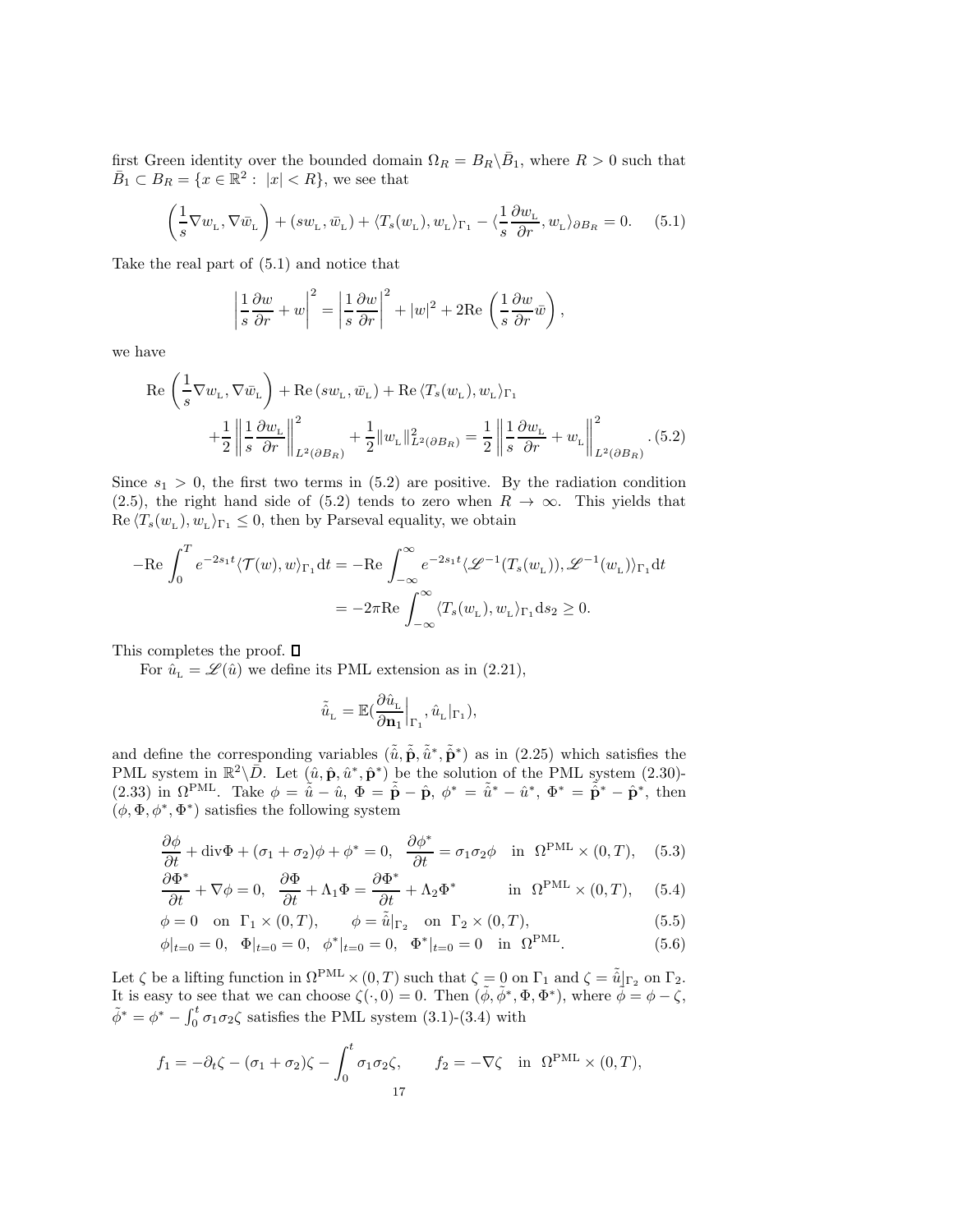and zero initial and boundary values. From Theorem 3.3 we have

$$
\max_{0 \le t \le T} \left( \|\partial_t \phi\|_{L^2(\Omega^{\text{PML}})} + \|\partial_t \Phi\|_{L^2(\Omega^{\text{PML}})} \right)
$$
  

$$
\le C \int_0^T \left( \|\partial_t f_1\|_{L^2(\Omega^{\text{PML}})} + \|\partial_t f_2 + \sigma_0 f_2\|_{L^2(\Omega^{\text{PML}})} \right) dt.
$$

By  $(5.3)$  we have

$$
\|\text{div}\Phi\|_{L^2(\Omega^{\text{PML}})} \le \|\partial_t \phi\|_{L^2(\Omega^{\text{PML}})} + 2\|\sigma_0 \phi\|_{L^2(\Omega^{\text{PML}})} + \|\phi^*\|_{L^2(\Omega^{\text{PML}})}.
$$

Thus by Lemma 3.2 we have

$$
\max_{0 \le t \le T} \left( \|\text{div}\Phi\|_{L^2(\Omega^{\text{PML}})} + \|\partial_t \Phi\|_{L^2(\Omega^{\text{PML}})} \right)
$$
\n
$$
\le C(1 + \sigma_0 T) \int_0^T \left( \|\partial_t f_1\|_{L^2(\Omega^{\text{PML}})} + \|\partial_t f_2 + \sigma f_2\|_{L^2(\Omega^{\text{PML}})} \right) dt
$$
\n
$$
\le C(1 + \sigma_0 T) \sigma_0^2 T^{1/2} \left( \|\zeta\|_{H^2(0, T; L^2(\Omega^{\text{PML}}))} + \|\zeta\|_{H^1(0, T; H^1(\Omega^{\text{PML}}))} \right).
$$

The above estimate is valid for any  $\zeta$  implies that

$$
\max_{0 \leq t \leq T} \left( \left\| \text{div} \Phi \right\|_{L^2(\Omega^{\text{PML}})} + \left\| \partial_t \Phi \right\|_{L^2(\Omega^{\text{PML}})} \right) \leq C(1 + \sigma_0 T) \sigma_0^2 T^{1/2} \left( \left\| \tilde{\hat{u}} \right\|_{H^2(0,T;H^{1/2}(\Gamma_2))} \right).
$$
\n(5.7)

Now we are in the position to show the convergence of the time domain PML method in the following theorem.

THEOREM 5.2. Let  $(u, \mathbf{p})$  be the solution of the problem (1.1)-(1.4) and  $(\hat{u}, \hat{\mathbf{p}})$ ,  $\hat{u}^*, \hat{\mathbf{p}}^*$  be the solution of the PML problem (2.30)-(2.33). Then there exists a constant  $C > 0$  independently of  $\sigma_0, d, T$  but may depend on  $C_0$  in (H1) such that

$$
\max_{0 \leq t \leq T} (\|u - \hat{u}\|_{L^2(\Omega_1)} + \|\mathbf{p} - \hat{\mathbf{p}}\|_{L^2(\Omega_1)})
$$
\n
$$
\leq CT^{3/2} \sigma_0^3 d(1 + \sigma_0 T)^3 e^{-\gamma \bar{\sigma}} (\|\partial \hat{u}/\partial \mathbf{n}_1\|_{H^3(0,T;L^2(\Gamma_1))} + \sigma_0 \|\hat{u}\|_{H^4(0,T;L^2(\Gamma_1))}).
$$

*Proof.* From  $(2.7)$  and  $(2.30)-(2.31)$ , we have

$$
\frac{\partial(u-\hat{u})}{\partial t} + \text{div}(\mathbf{p} - \hat{\mathbf{p}}) = 0, \quad \text{in} \ \Omega_1 \times (0, T), \tag{5.8}
$$

$$
\frac{\partial (\mathbf{p} - \hat{\mathbf{p}})}{\partial t} + \nabla (u - \hat{u}) = 0, \text{ in } \Omega_1 \times (0, T). \tag{5.9}
$$

By testing (5.8) with  $v \in H^1(\Omega_1)$  and using (2.6) we get

$$
\left(\frac{\partial(u-\hat{u})}{\partial t},v\right)-(\mathbf{p}-\hat{\mathbf{p}},\nabla v)-\langle\mathcal{T}(u-\hat{u}),v\rangle_{\Gamma_1}=\langle\hat{\mathbf{p}}\cdot\mathbf{n}_1+\mathcal{T}(\hat{u}),v\rangle_{\Gamma_1}.\tag{5.10}
$$

Let  $w = u - \hat{u}$  and  $w^* = \int_0^t (u - \hat{u}) dt$ . From (5.9) we have  $\mathbf{p} - \hat{\mathbf{p}} = -\nabla w^*$ . Thus by taking  $v = w$  we have

$$
\frac{1}{2}\frac{\mathrm{d}}{\mathrm{d}t}\left(\|w\|_{L^2(\Omega_1)}^2+\|\nabla w^*\|_{L^2(\Omega_1)}^2\right)-\langle \mathcal{T}(w),w\rangle_{\Gamma_1}=\langle \hat{\mathbf{p}}\cdot\mathbf{n}_1+\mathcal{T}(\hat{u}),w\rangle_{\Gamma_1}.\ (5.11)
$$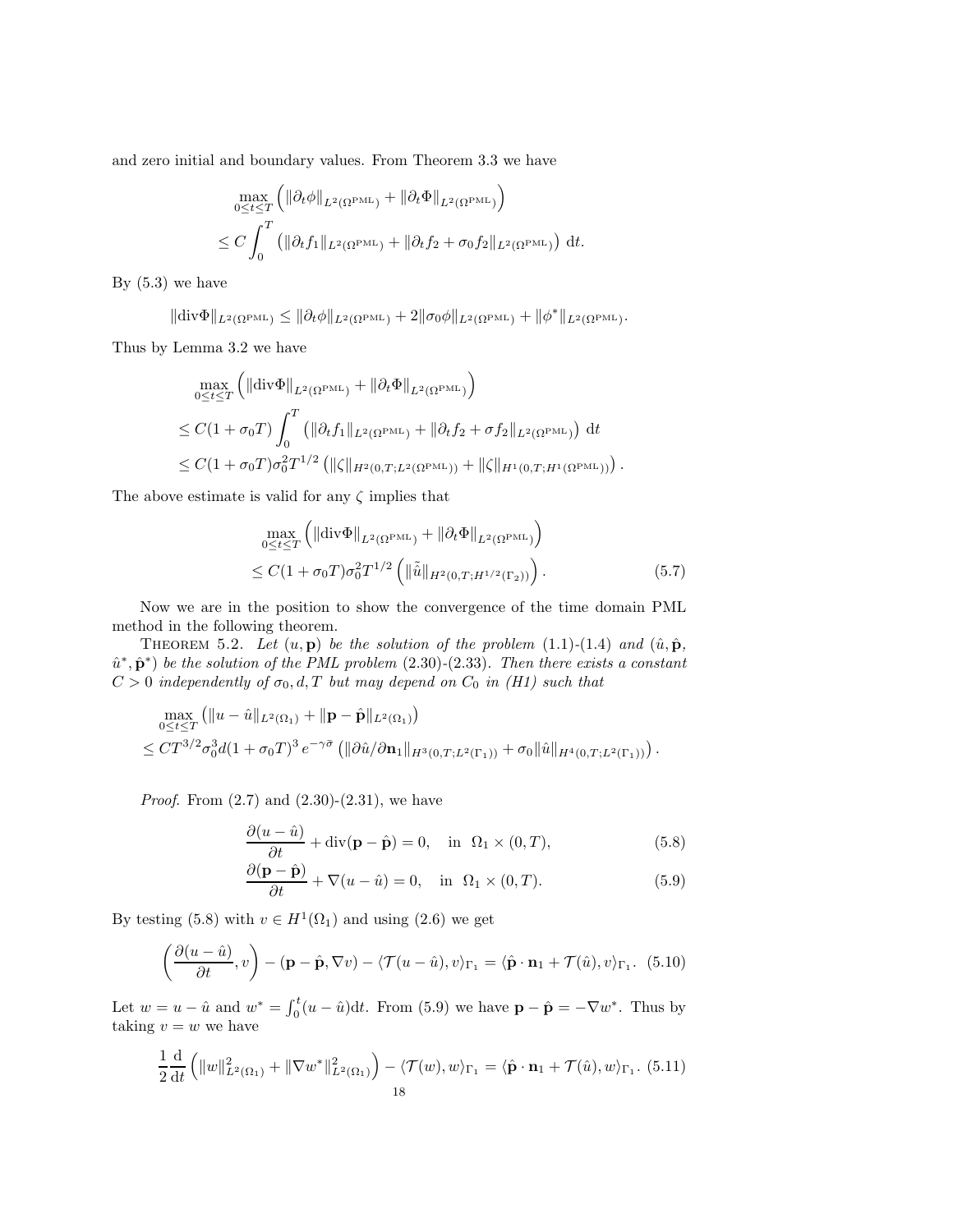Denote

$$
X(0,T;\Omega_1) = \left\{ v \in L^{\infty}(0,T;L^2(\Omega_1)), v^* = \int_0^t v dt \in L^{\infty}(0,T;H^1(\Omega_1)) \right\},\,
$$

which is a Banach space with the norm

$$
||v||_{X(0,T;\Omega_1)} = \sup_{0 \le t \le T} (||v||^2_{L^2(\Omega_1)} + ||\nabla v^*||^2_{L^2(\Omega_1)})^{1/2}.
$$

Define

$$
Y(0,T;\Gamma_1) = \left\{ \varphi : \int_0^T \langle \varphi, v \rangle_{\Gamma_1} dt < \infty, \ \forall v \in X(0,T;\Omega_1) \right\}.
$$

It is easy to see that  $Y(0, T; \Gamma_1)$  is also a Banach space with the norm

$$
\|\varphi\|_{Y(0,T;\Gamma_1)} = \sup_{v \in X(0,T;\Omega_1)} \frac{\left|\int_0^T \langle \varphi, v \rangle_{\Gamma_1} \mathrm{d}t\right|}{\|v\|_{X(0,T;\Omega_1)}}.
$$

From (5.11) and Lemma 5.1 we obtain

$$
||e^{-s_1t}w||_{X(0,T;\Omega_1)}^2 \leq C||e^{-s_1t}(\hat{\mathbf{p}}\cdot\mathbf{n}_1+\mathcal{T}(\hat{u}))||_{Y(0,T;\Gamma_1)}||e^{-s_1t}w||_{X(0,T;\Omega_1)}.
$$

By letting  $s_1 \rightarrow 0$ , we get

$$
\sup_{0 \le t \le T} (||w||_{L^2(\Omega_1)} + ||\nabla w^*||_{L^2(\Omega_1)}) \le C ||\hat{\mathbf{p}} \cdot \mathbf{n}_1 + \mathcal{T}(\hat{u})||_{Y(0,T;\Gamma_1)}.
$$
 (5.12)

.

It is clear that  $\mathcal{T}(\hat{u}) = -\tilde{\mathbf{p}} \cdot \mathbf{n}_1$  on  $\Gamma_1 \times (0,T)$ . Therefore we need to estimate  $\|(\hat{\mathbf{p}} - \tilde{\mathbf{n}})\|$  $\tilde{\hat{\mathbf{p}}}\cdot \mathbf{n}_1\|_{Y(0,T;\Gamma_1)} = \|\Phi \cdot \mathbf{n}_1\|_{Y(0,T;\Gamma_1)}$ . Notice that any function  $v \in X(0,T;\Omega_1)$  can be extended to  $\Omega^{\text{PML}} \times (0,T)$ , such that  $v = 0$  on  $\Gamma_2 \times (0,T)$  and  $||v||_{X(0,T;\Omega^{\text{PML}})} \le$  $C||v||_{X(0,T;\Omega_1)}$ . Thus

$$
\|\Phi \cdot \mathbf{n}_1\|_{Y(0,T;\Gamma_1)} \leq C \sup_{v \in X(0,T;\Omega^{\text{PML}})} \frac{\left|\int_0^T \langle \Phi \cdot \mathbf{n}_1, v \rangle_{\Gamma_1} \mathrm{d}t\right|}{\|v\|_{X(0,T;\Omega^{\text{PML}})}}
$$

On the other hand, since  $v = 0$  on  $\Gamma_2$ , we have

$$
\int_0^T \langle \Phi \cdot \mathbf{n}_1, v \rangle_{\Gamma_1} dt = \int_0^T \left[ (\text{div}\Phi, v)_{\Omega^{\text{PML}}} + (\Phi, \nabla v)_{\Omega^{\text{PML}}} \right] dt.
$$

Integrating by parts we obtain

$$
\int_0^T (\Phi, \nabla v)_{\Omega^{\text{PML}}} dt = (\Phi(\cdot, T), \nabla v^*(\cdot, T))_{\Omega^{\text{PML}}} - \int_0^T (\partial_t \Phi, \nabla v^*)_{\Omega^{\text{PML}}} dt
$$
  

$$
\leq \max_{0 \leq t \leq T} \|\nabla v^*\|_{L^2(\Omega^{\text{PML}})} \int_0^T \|\partial_t \Phi\|_{L^2(\Omega^{\text{PML}})} dt,
$$

where we have used the fact that  $\Phi|_{t=0} = 0$ . Therefore,

$$
\|\Phi \cdot \mathbf{n}_1\|_{Y(0,T;\Gamma_1)} \leq C \int_0^T \left( \|\text{div}\Phi\|_{L^2(\Omega^{\text{PML}})} + \|\partial_t \Phi\|_{L^2(\Omega^{\text{PML}})} \right) dt,
$$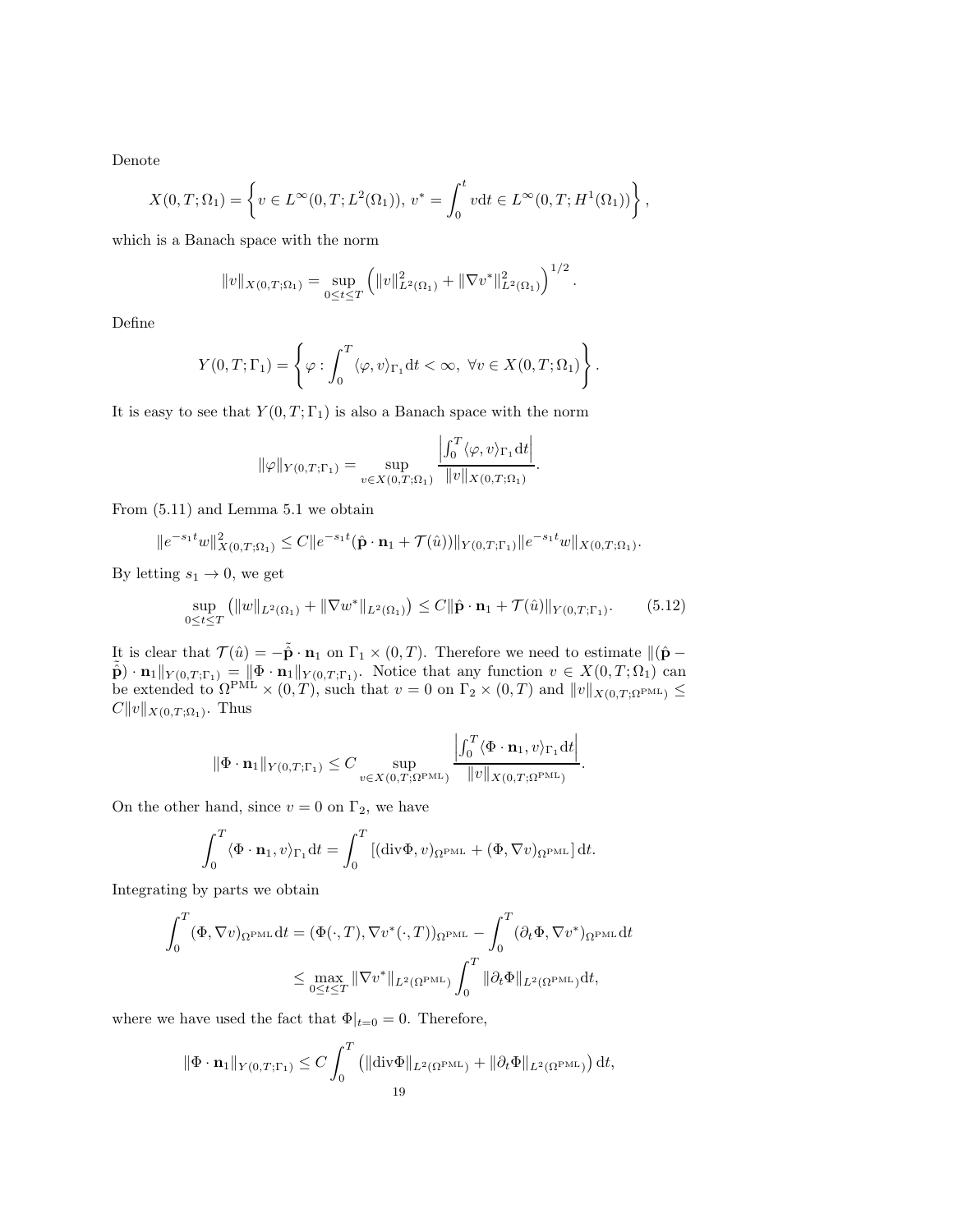and consequently, by  $(5.12)$  and  $(5.7)$ ,

$$
\sup_{0 \le t \le T} (||w||_{L^2(\Omega_1)} + ||\nabla w^*||_{L^2(\Omega_1)}) \le C \int_0^T (||\text{div}\Phi||_{L^2(\Omega^{\text{PML}})} + ||\partial_t \Phi||_{L^2(\Omega^{\text{PML}})}) dt
$$
  

$$
\le C(1 + \sigma_0 T)\sigma_0^2 T^{3/2} (||\tilde{u}||_{H^2(0,T;H^{1/2}(\Gamma_2))}).
$$

This completes the proof by using Theorem 4.8.  $\square$ 

The theorem indicates that for the fixed PML absorbing coefficient  $\sigma_0$ , any error of the time domain PML method can be achieved by enlarging the thickness of the PML layer as  $\ln T$  for large  $T > 0$ .

6. Numerical Implementation. In this section, we present three numerical examples to illustrate the performance of the PML method. The computations are carried out in Matlab programming environment. We first briefly describe the numerical method used in our computations.

Denote by  $H^1_{\Gamma_2}(\Omega_2) = \{v \in H^1(\Omega_2) : v = 0 \text{ on } \Gamma_2\}.$  The equivalent weak formulation of (2.30)-(2.33) is: Find  $u \in L^2(0,T; H^1_{\Gamma_2}(\Omega_2))$ ,  $\mathbf{p} \in L^2(0,T; L^2(\Omega_2))$ ,  $u^* \in L^2(0,T; L^2(\Omega_2))$ ,  $\mathbf{p}^* \in L^2(0,T; L^2(\Omega_2))$  such that

$$
\left(\frac{\partial u}{\partial t}, v\right) - (\mathbf{p}, \nabla v) + ((\sigma_1 + \sigma_2)u, v) + (u^*, v) = (f, v), \quad \forall v \in H^1_{\Gamma_2}(\Omega_2), \quad (6.1)
$$

$$
\left(\frac{\partial \mathbf{p}^*}{\partial t}, \mathbf{q}^*\right) + (\nabla u, \mathbf{q}^*) = 0, \ \ \forall \mathbf{q}^* \in L^2(\Omega_2),\tag{6.2}
$$

$$
\left(\frac{\partial u^*}{\partial t}, v^*\right) - \left(\sigma_1 \sigma_2 u, v^*\right) = 0, \quad \forall v^* \in H^1(\Omega_2),\tag{6.3}
$$

$$
\left(\frac{\partial \mathbf{p}}{\partial t}, \mathbf{q}\right) + \left(\Lambda_1 \mathbf{p}, \mathbf{q}\right) = \left(\frac{\partial \mathbf{p}^*}{\partial t}, \mathbf{q}\right) + \left(\Lambda_2 \mathbf{p}^*, \mathbf{q}\right), \ \ \forall \mathbf{q} \in L^2(\Omega_2),\tag{6.4}
$$

$$
u|_{t=0} = u_0, \quad \mathbf{p}|_{t=0} = \mathbf{p}_0, \quad u^*|_{t=0} = 0, \quad \mathbf{p}^*|_{t=0} = \mathbf{p}_0 \quad \text{in } \Omega_2. \tag{6.5}
$$

Let  $\{t_0, \dots, t_N\}$  be a partition of the time interval  $[0, T]$  and  $\tau_n = t_n - t_{n-1}$  be the *n*-th timestep size. Let  $\mathcal{M}_h$  be a regular triangulation of  $\Omega_2$ . We assume the elements  $K \in \mathcal{M}_h$  may have one curved edge align with  $\Gamma_D$  so that  $\Omega_2 = \bigcup_{K \in \mathcal{M}_h} K$ . Let  $V_h \subset H^1(\Omega_2)$  be the conforming linear finite element space over  $\mathcal{M}_h$ , and  $\overrightarrow{V}_h =$  $\{v_h \in V_h : v_h = 0 \text{ on } \Gamma_2\}$ . Let  $W_h \subset L^2(\Omega_2)$  be the piecewise constant element space over  $\mathcal{M}_h$ .

We use the Crank-Nicolson scheme in time. Denote by

$$
\partial v^n = \frac{v^n - v^{n-1}}{\tau_n}, \quad \bar{v}^n = \frac{v^n + v^{n-1}}{2},
$$

then the fully discrete scheme of  $(6.1)-(6.5)$  reads as follows: Given  $(U^{n-1}, \mathbf{P}^{n-1},$  $U^{*,n-1}, \mathbf{P}^{*,n-1}) \in \overset{\circ}{V}_h \times (W_h)^2 \times V_h \times (W_h)^2$ , find  $(U^n, \mathbf{P}^n, U^{*,n}, \mathbf{P}^{*,n}) \in \overset{\circ}{V}_h \times (W_h)^2 \times$  $V_h \times (W_h)^2$  such that

$$
(\partial U^n, V) - (\bar{\mathbf{P}}^n, \nabla V) + ((\sigma_1 + \sigma_2) \bar{U}^n, V) + (\bar{U}^{*,n}, V) = (\hat{f}_n, V), \quad \forall V \in \overset{\circ}{V}_h,
$$
  
\n
$$
(\partial \mathbf{P}^{*,n}, \mathbf{Q}^*) + (\nabla \bar{U}^n, \mathbf{Q}^*) = 0, \quad \forall \mathbf{Q}^* \in (W_h)^2,
$$
  
\n
$$
(\partial U^{*,n}, V^*) - (\sigma_1 \sigma_2 \bar{U}^n, V^*) = 0, \quad \forall V^* \in V_h,
$$
  
\n
$$
(\partial \mathbf{P}^n, \mathbf{Q}) + (\Lambda_1 \bar{\mathbf{P}}^n, \mathbf{Q}) = (\partial \mathbf{P}^{*,n}, \mathbf{Q}) + (\Lambda_2 \bar{\mathbf{P}}^{*,n}, \mathbf{Q}), \quad \forall \mathbf{Q} \in (W_h)^2,
$$
  
\n20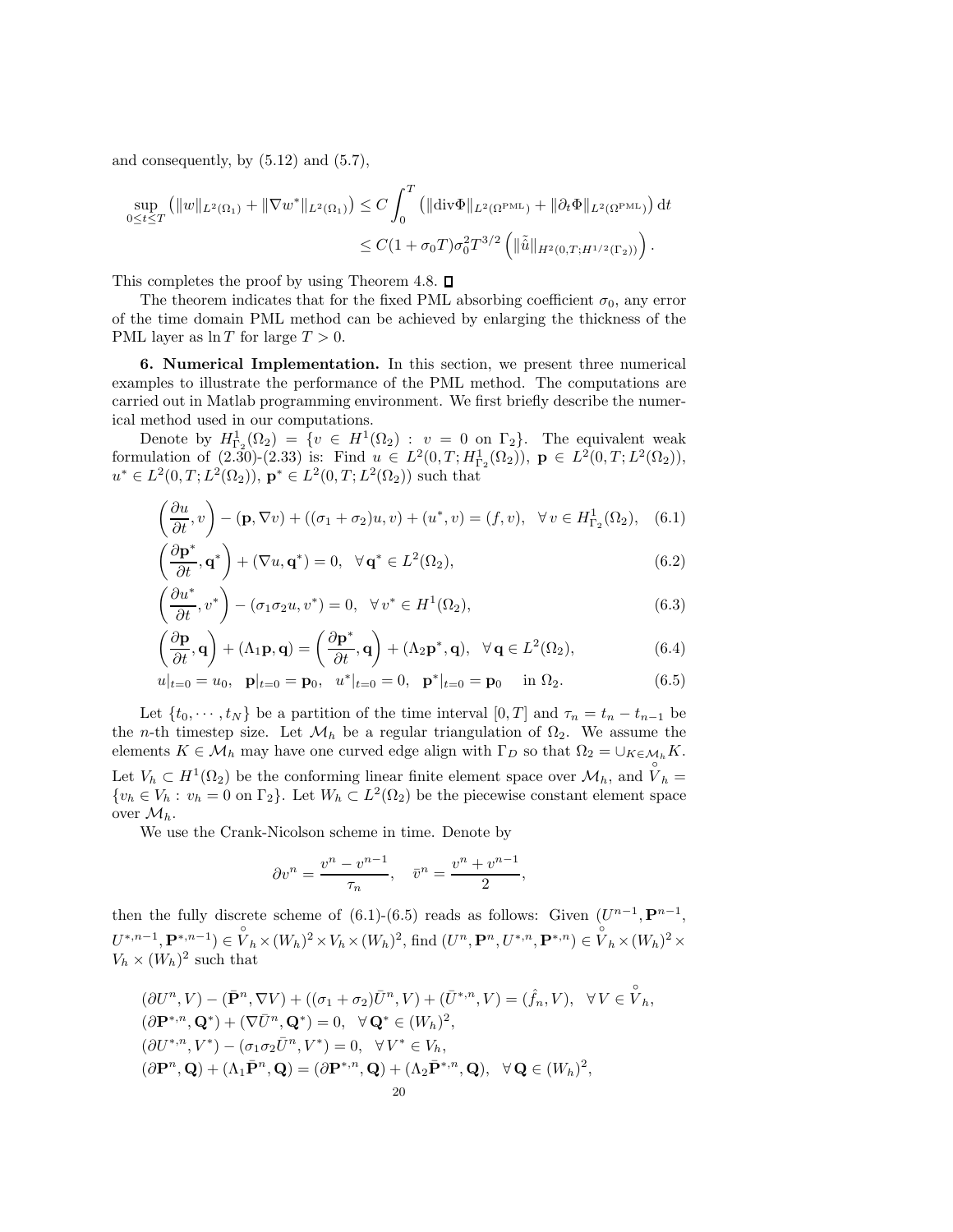where  $\hat{f}_n := \frac{1}{\tau_n} \int_{t_{n-1}}^{t_n} f(t) dt$  is the mean value of f over  $[t_{n-1}, t_n]$ .

**Example 1.** Let  $B_1 = [-0.5, 0.5]^2$ , the source is located at origin with the source term

$$
f(x,t) = \delta(x) t,\tag{6.6}
$$

which exists for all time. The initial values  $u_0$  and  $\mathbf{p}_0$  are taken as zeros. By using the time-domain Green's function, we can get the exact solution excited by this source

$$
u(x,t) = \int_{\Omega} \int_0^t G_{t-s}(x,y) \partial_t f(y,s) \,ds \,dy. \tag{6.7}
$$

The delta function is approximated by the Gaussian function and numerical integration is also used to compute the above convolution.



FIG. 6.1. Example 1: numerical solution at final step  $T = 100.0$  with a point source at origin.

First, we take  $L_1 = L_2 = 1.0$ , fix  $d_1 = d_2 = 0.5$  and choose  $\sigma_0 = 25$ . In the computation, a mesh of 227533 nodes is used which is refined around the boundaries where the coefficients of the PML system are discontinuous and the final time is set to be  $T = 100.0$ . In Figure 6.1, we show the numerical solution at the final step. It is observed that the waves are attenuated in the PML layer without spurious reflection.



FIG. 6.2. Example 1: The absolute and relative errors of the numerical solutions at points  $(0.3, 0)$  and  $(0.4875, 0.4875)$  for different times  $(d_1 = d_2 = 0.5)$ .

In Figure 6.2, we show the absolute and relative errors of the numerical solution at points  $(0.3, 0)$  and  $(0.4875, 0.4875)$  for different times. It is observed that the long time stability and convergence hold even for the point very close to the PML interface.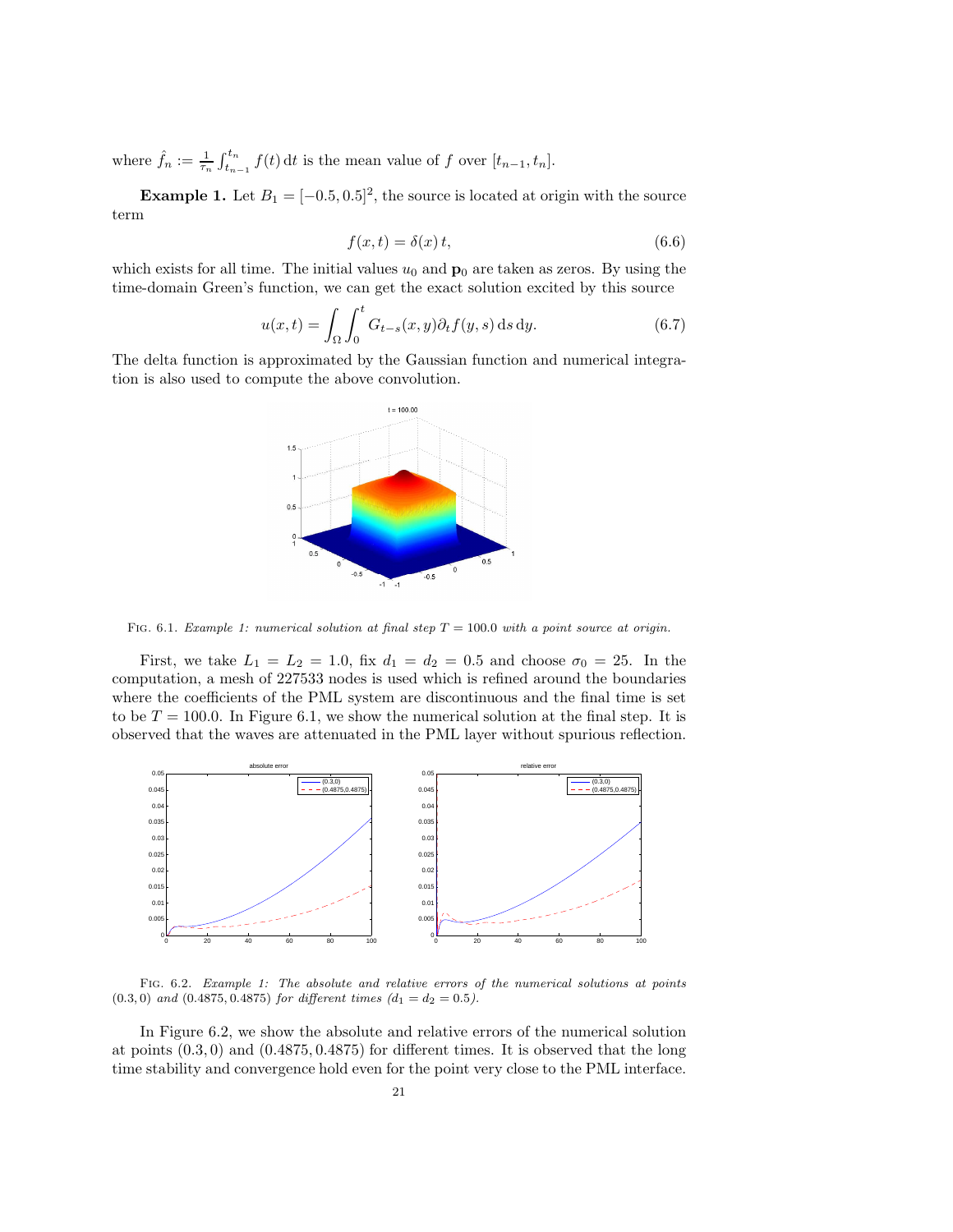

Fig. 6.3. Example 1: The absolute and relative errors of the numerical solutions at points  $(0.3, 0)$  and  $(0.4875, 0.4875)$  for different times  $(d_1 = d_2 = 0.25)$ .

Then, we fix  $d_1 = d_2 = 0.25$ , choose  $\sigma_0 = 50$  and do the numerical experiment again. The mesh of 298113 nodes is used and the final time is also set to be  $T = 100.0$ . Figure 6.3 shows the computational errors at the above points. The long time stability and convergence are also observed.

**Example 2.** Let  $B_1 = [-0.5, 0.5]^2$ , the source is located at origin with the source term

$$
f(x,t) = \delta(x)\sin(\omega t),\tag{6.8}
$$

which oscillates with  $\omega = 1$  for all time. The initial values  $u_0$  and  $\mathbf{p}_0$  are taken as zeros. The exact solution can also be computed by using (6.7).



FIG. 6.4. Example 2: The numerical solution at final step  $T = 100.0$  with an oscillating source at origin (left:  $d_1 = d_2 = 0.5$ , right:  $d_1 = d_2 = 0.25$ ).

In this example, we take  $L_1 = L_2 = 1.0$  and choose two sets of PML parameters the same as those in Example 1. We also use the same meshes and set the final time  $T = 100.0$ . Figure 6.4 displays the numerical solutions at the final step. It shows that the waves are absorbed rapidly as they propagate through the PML layer in each case.

In Figure 6.5, we compare the exact solution to the numerical solution at point (0.4875, 0.4875) for different times. The solid curve represents the exact solution and the dashed curve the numerical one. It shows a very good agreement between the numerical solutions and the exact ones, even for a long time computation.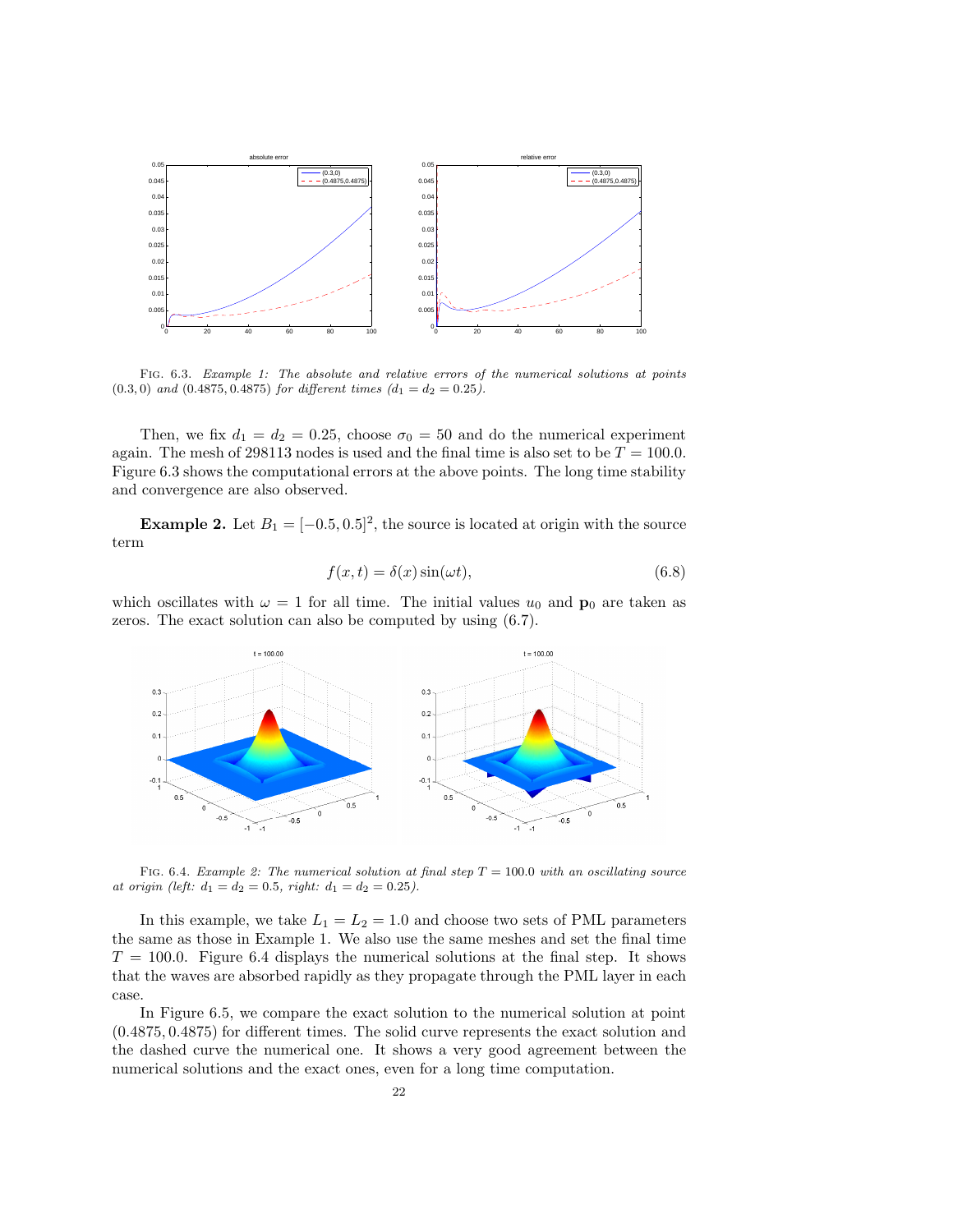

FIG. 6.5. Example 2: The exact and numerical solution at point  $(0.4875, 0.4875)$  for different times (left:  $d_1 = d_2 = 0.5$ , right:  $d_1 = d_2 = 0.25$ ).



Fig. 6.6. Example 2: The absolute and relative errors of the numerical solution at point  $(0.4875, 0.4875)$  for different times (top:  $d_1 = d_2 = 0.5$ , bottom:  $d_1 = d_2 = 0.25$ ).

In Figure 6.6, we show the absolute and relative errors of the numerical solution at the above point. It is observed that the long time stability and convergence hold for each choice of the PML parameters.

Finally, we remark that the computational errors in Example 1 increase in time due to the presence of the source for all time and the computational errors oscillate in Example 2 due to the oscillation of the source. They both grow no faster than the polynomial function of T in the error bound in Theorem 5.2. We also remark that the computational errors shown in the numerical examples include both the errors due to the PML method that are analyzed in this paper and the errors of the discretization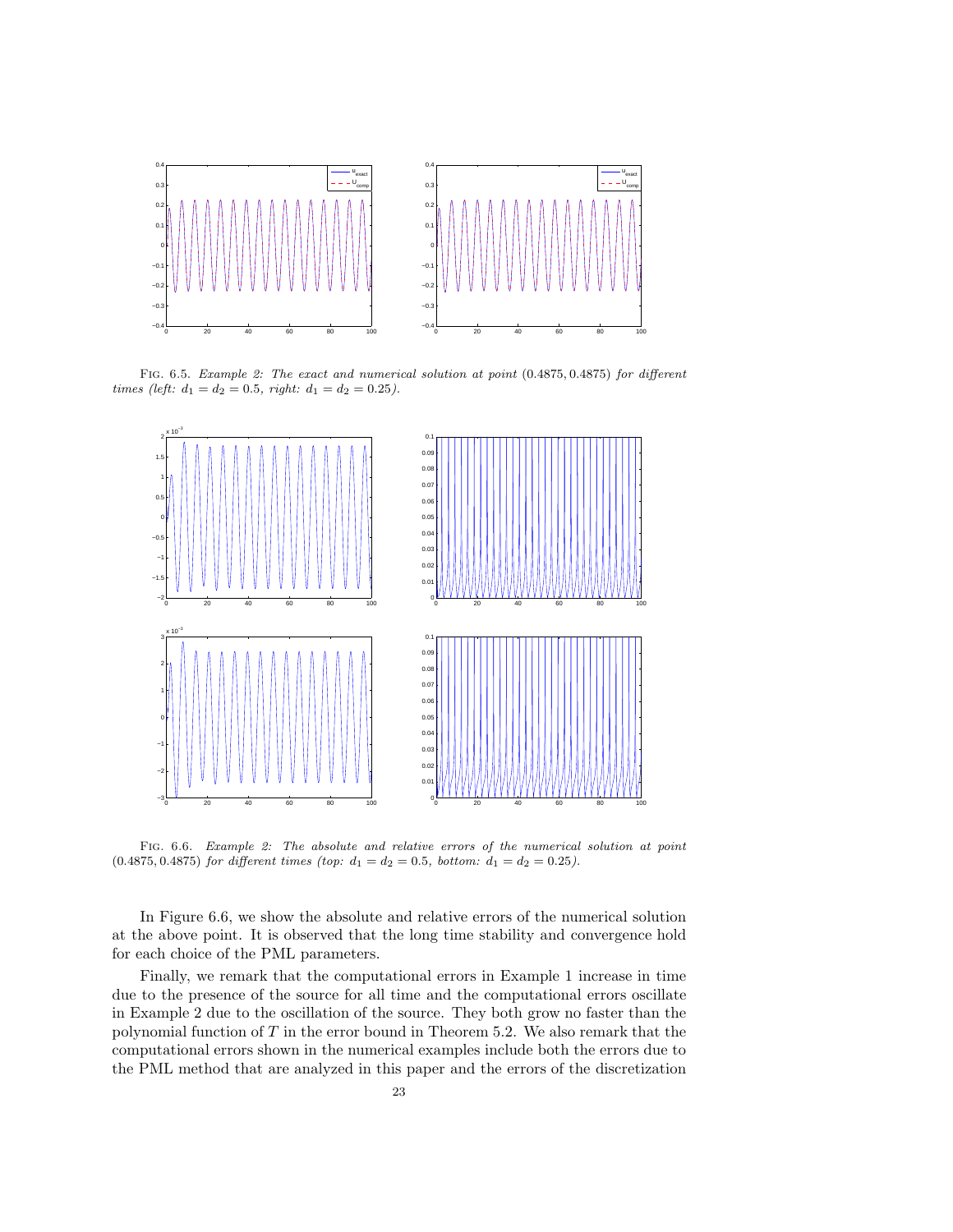of the PML system which deserve further studies.

Acknowledgement. The authors would like to thank the referee for the constructive comments.

## REFERENCES

- [1] S. Abarbanel and D. Gottlieb, A mathematical analysis of the PML method, J. Comput. Phys.134 (1997), 357-363.
- [2] D. Apelö, T. Hagstrom and G. Kreiss, Perfectly matched layers for hyperbolic systems: General formulation, well-posedness and stability, SIAM J. Appl. Math. 67 (2006), 1-23.
- [3] E. Bécache and P. Joly, On the analysis of Bérenger's perfectly matched layers for Maxwell equations, Math. Modelling Numer. Anal. 36 (2002), 87-119.
- [4] E. Bécache, P.G. Petropoulos and D. Gedney, On the long-time behavior of unsplit perfectly matched layers, IEEE Trans. Antennas Propagat. 52 (2004), 1335-1342.
- [5] J. P. Bérenger, A perfectly matched layer for the absorption of electromagnetic waves, J. Comput. Phys. 114 (1994), 185-200.
- [6] S.X. Chen, Introduction to modern partial differential equations, Science Press, Beijing, 2005 (in Chinese).
- [7] Z. Chen, Convergence of the time-domain perfectly matched layer method for acoustic problems, Int. J. Numer. Anal. Modeling 6 (2009), 124-146.
- [8] Z. Chen and X. Liu, An adaptive perfectly matched layer technique for time-harmonic scattering problems, SIAM J. Numer. Anal. 43 (2005), 645-671.
- [9] Z. Chen and H. Wu, An adaptive finite element method with perfectly matched absorbing layers for the wave scattering by periodic structures, SIAM J. Numer. Anal. 41 (2003), 799-826.
- [10] Z. Chen and X. Wu, An adaptive uniaxial perfectly matched layer method for time-harmonic scattering problems, Numer. Math. Theor. Meth. Appl. 1 (2008), 113-137.
- [11] Z. Chen and W. Zheng, Convergence of the uniaxial perfectly matched layer method for timeharmonic scattering problems in two-layered media, SIAM J. Numer. Anal. 48 (2010), 2158-2185.
- [12] W. C. Chew and W. Weedon, A 3D perfectly matched medium from modified Maxwell's equations with stretched coordinates, Microwave Opt. Tech. Lett. 7 (1994), 599-604.
- [13] F. Collino and P. Monk, The perfectly matched layer in curvilinear coordinates, SIAM J. Sci. Comput. 19 (1998), 2061-2090.
- [14] A.T. de Hoop, P.M. van den Berg and R.F. Remis, Absorbing boundary conditions and perfectly matched layers - An analytic time-domain performance analysis, IEEE Trans. Mag. 38 (2002), 657-660.
- [15] J. Diaz and P. Joly, A time domain analysis of the PML models in acoustics, Comput. Methods Appl. Mech. Engrg. 195 (2006), 3820-3853.
- [16] S.D. Gedney, An anisotropic perfectly matched layer absorbing media for the truncation of FDTD latices, IEEE Trans. Antennas Propragat., 44 (1996), 1630-1639.
- [17] M.J. Grote and I. Sim, *Efficient PML for the wave equation*, preprint, University of Basel, 2009.
- [18] T. Hagstrom, Radiation boundary conditions for the numerical simulation of the waves, Acta Numerica, 8 (1999), 47-106.
- [19] T. Hohage, F. Schmidt and L. Zschiedrich, Solving time-harmonic scattering problems based on the pole condition II: Convergence of the PML method, SIAM J. Math. Anal. 35 (2003), 547-560.
- [20] S. Kim and J.E. Pasciak, Analysis of a Cartisian PML approximation to acoustic scattering problems in  $\mathbb{R}^2$ , J. Math. Anal. Appl. 370 (2010), 168-186.
- [21] M. Lassas and E. Somersalo, On the existence and convergence of the solution of PML equations, Computing, 60 (1998), 229-241.
- [22] W. McLean, Strongly Elliptic Systems and Boundary Integral Equations, Cambridge University Press, Cambridge, 2000.
- [23] J.-C. Nedelec, Acoustic and Electromagnetic Equations Integral Representations for Harmonic Problems, Springer, Heidelberg, 2001.
- [24] P.G. Petropoulos, Reflectionless sponge layers as absorbing boundary conditions for the numerical solution of Maxwell equations in rectangular, cylindrical and spherical coordinates, SIAM J. Appl. Math. 60 (2000), 1037-1058.
- [25] Z.S. Sacks, D.M. Kingsland, D.M. Lee and J.F. Lee, A perfectly matched layer anisotropic